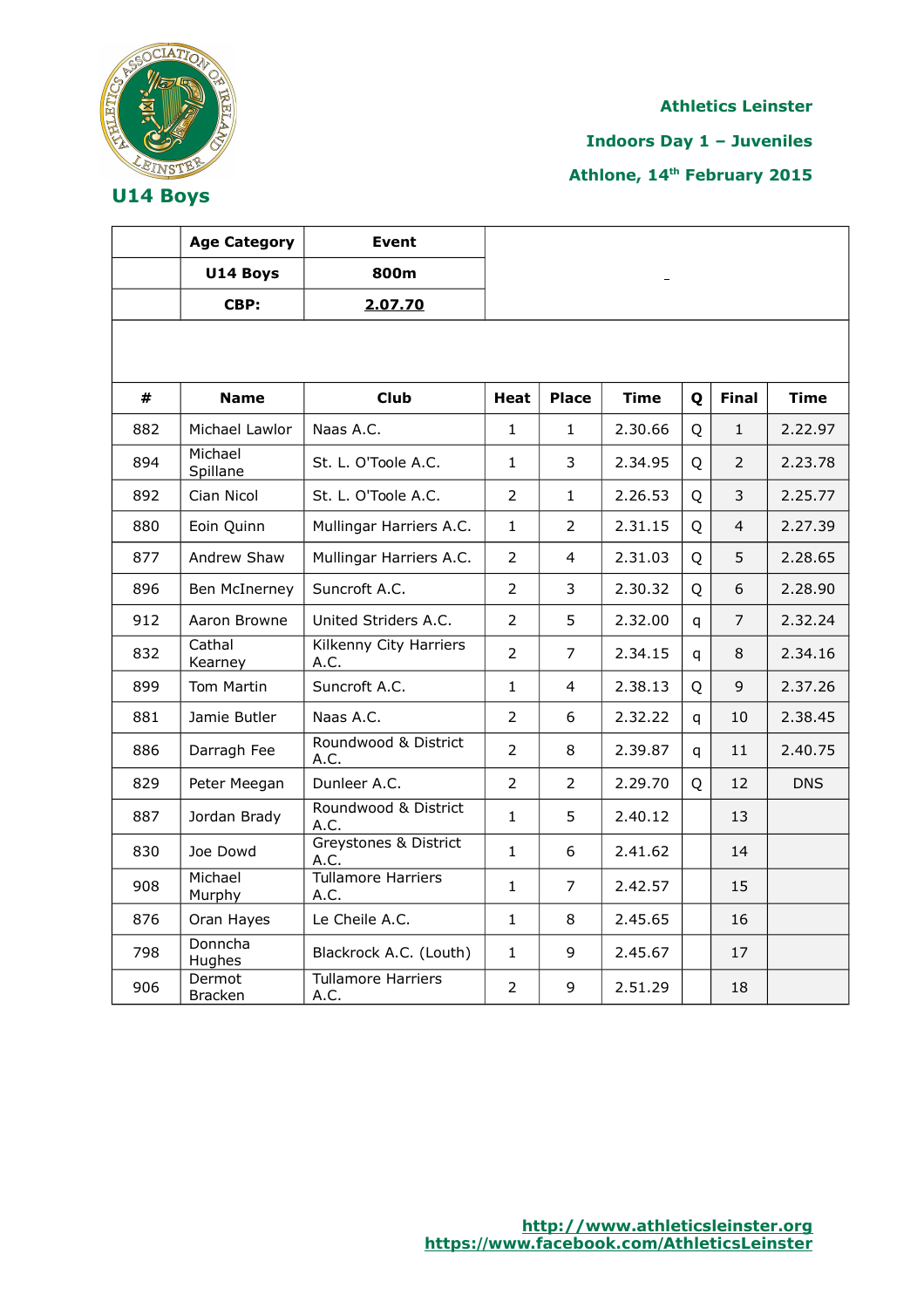

# **Indoors Day 1 – Juveniles**

|     | <b>Age Category</b> | Event        |      |              |                              |   |              |        |
|-----|---------------------|--------------|------|--------------|------------------------------|---|--------------|--------|
|     | U14 Boys            | 1Km Walk     |      |              | $\qquad \qquad \blacksquare$ |   |              |        |
|     | CBP:                | 5.03.80      |      |              |                              |   |              |        |
|     |                     |              |      |              |                              |   |              |        |
|     |                     |              |      |              |                              |   |              |        |
| #   | <b>Name</b>         | Club         | Heat | <b>Place</b> | Time                         | Q | <b>Final</b> | Time   |
| 903 | James Hanlon        | Taghmon A.C. |      |              |                              |   | 1            | 5.50.5 |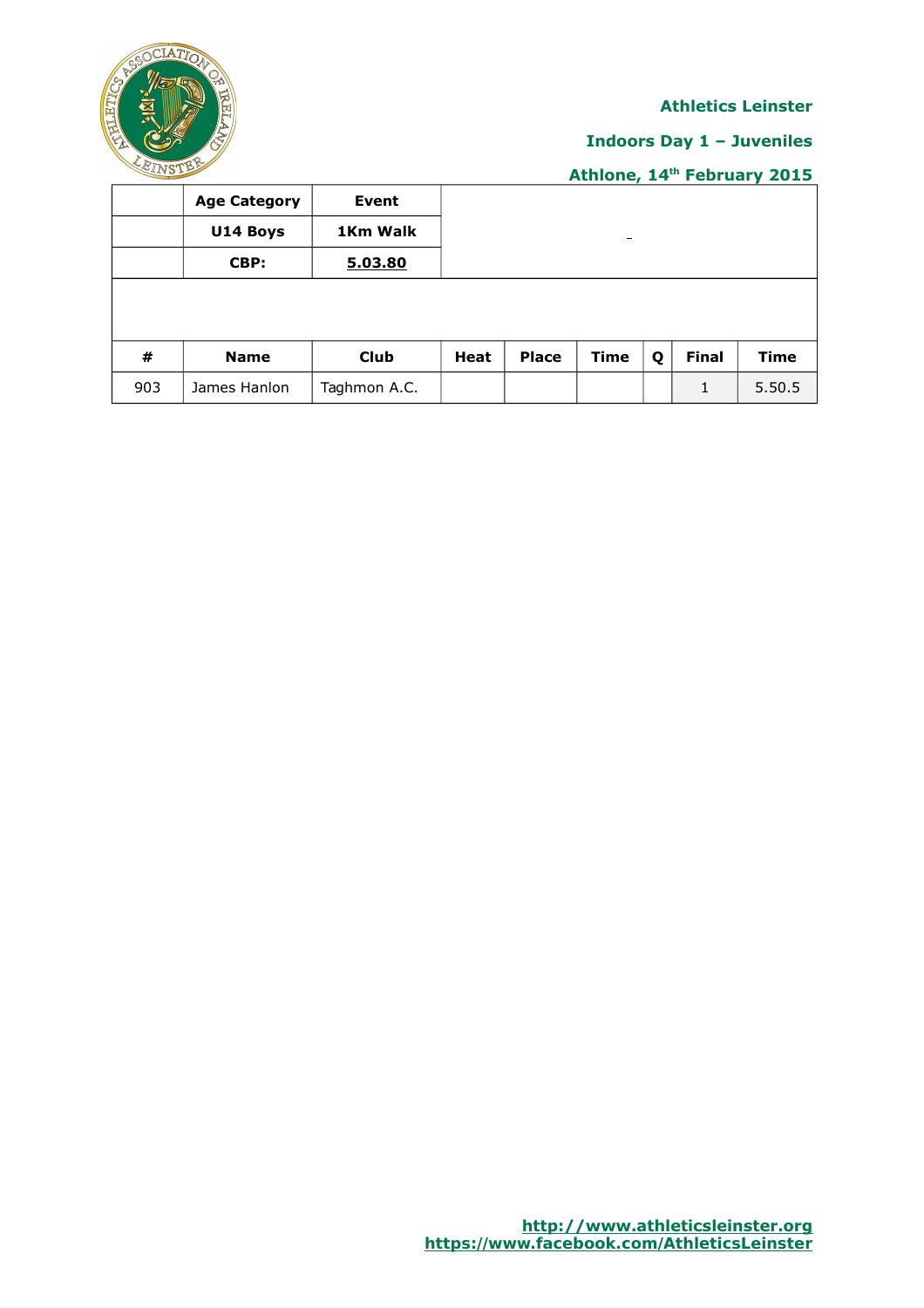

# **Indoors Day 1 – Juveniles**

# **Athlone, 14th February 2015**

# **U14** Girls

|      | <b>Age Category</b>      | <b>Event</b>                         |                |                |             |   |                |             |
|------|--------------------------|--------------------------------------|----------------|----------------|-------------|---|----------------|-------------|
|      | U14 Girls                | 800m                                 |                |                |             |   |                |             |
|      | <b>CBP:</b>              | 2.25.20                              |                |                |             |   |                |             |
|      |                          |                                      |                |                |             |   |                |             |
| #    | <b>Name</b>              | <b>Club</b>                          | <b>Heat</b>    | <b>Place</b>   | <b>Time</b> | Q | <b>Final</b>   | <b>Time</b> |
| 1030 | Corrine Kenny            | St. L. O'Toole A.C.                  | 4              | $\mathbf{1}$   | 2.40.11     | Q | $\mathbf{1}$   | 2.20.07     |
| 1032 | Rhian Kidd               | St. L. O'Toole A.C.                  | $\mathbf{1}$   | $\overline{2}$ | 2.43.40     | Q | 2              | 2.32.24     |
| 1040 | Laura Mooney             | Tullamore Harriers A.C.              | $\mathbf{1}$   | $\mathbf{1}$   | 2.40.69     | Q | 3              | 2.32.83     |
| 1001 | Lauren McConnell         | Dunboyne A.C.                        | $\overline{2}$ | $\mathbf{1}$   | 2.37.01     | Q | 4              | 2.35.14     |
| 1003 | Theresa Russell          | Dunleer A.C.                         | $\overline{2}$ | 3              | 2.42.53     | q | 5              | 2.39.17     |
| 997  | Laoise Lenehan           | Celbridge A.C.                       | 4              | $\overline{2}$ | 2.40.42     | Q | 6              | 2.39.25     |
| 1008 | Eve Rafter               | Inbhear Dee A.C.                     | 3              | $\overline{2}$ | 2.43.81     | Q | $\overline{7}$ | 2.41.00     |
| 958  | Jessica Brennan          | Ballyroan, Abbeyleix &<br>Dist. A.C. | 4              | 5              | 2.42.98     | q | 8              | 2.41.08     |
| 1041 | Niamh O'Reillly          | Tullamore Harriers A.C.              | 4              | $\overline{4}$ | 2.42.29     | q | 9              | 2.41.37     |
| 1010 | Isobel<br>Radforddodd    | Kilcoole A.C.                        | 2              | $\overline{2}$ | 2.40.89     | Q | 10             | 2.44.36     |
| 947  | Aoife Campbell           | Athlone I.T. A.C.                    | 4              | 3              | 2.41.18     | q | 11             | 2.46.79     |
| 1345 | Ciara Reilly             | Boyne A.C.                           | 3              | $\mathbf{1}$   | 2.43.27     | Q | 12             | 2.52.91     |
| 1018 | Niamh Delaney            | Naas A.C.                            | 2              | $\overline{4}$ | 2.43.87     |   | 13             |             |
| 856  | Roisin Mulvihill         | Athlone I.T. A.C.                    | 4              | 6              | 2.44.20     |   | 14             |             |
| 1015 | Abigail Dunne            | Naas A.C.                            | 3              | 3              | 2.44.80     |   | 15             |             |
| 1009 | Zara Hitchen             | Inbhear Dee A.C.                     | $\mathbf{1}$   | 3              | 2.46.61     |   | 16             |             |
| 1022 | Clara McKenna            | Rathkenny A.C.                       | 3              | 4              | 2.47.86     |   | 17             |             |
| 1016 | Eabha Gilroy             | Naas A.C.                            | $\mathbf{1}$   | $\overline{4}$ | 2.49.93     |   | 18             |             |
| 1026 | Kirsten Monaghan         | St. Coca's A.C.                      | 4              | 7              | 2.50.76     |   | 19             |             |
| 1002 | Jessica Welsh            | Dunleer A.C.                         | $\mathbf{1}$   | 5              | 2.51.29     |   | 20             |             |
| 1007 | Megan O'Brien            | Greystones & District<br>A.C.        | $\overline{2}$ | 5              | 2.51.98     |   | 21             |             |
| 1019 | Caoimhe Daly-<br>O'Brien | Parnell A.C.                         | 3              | 5              | 2.52.10     |   | 22             |             |
| 1027 | Maud O Shea              | St. Coca's A.C.                      | $\overline{2}$ | 6              | 2.52.26     |   | 23             |             |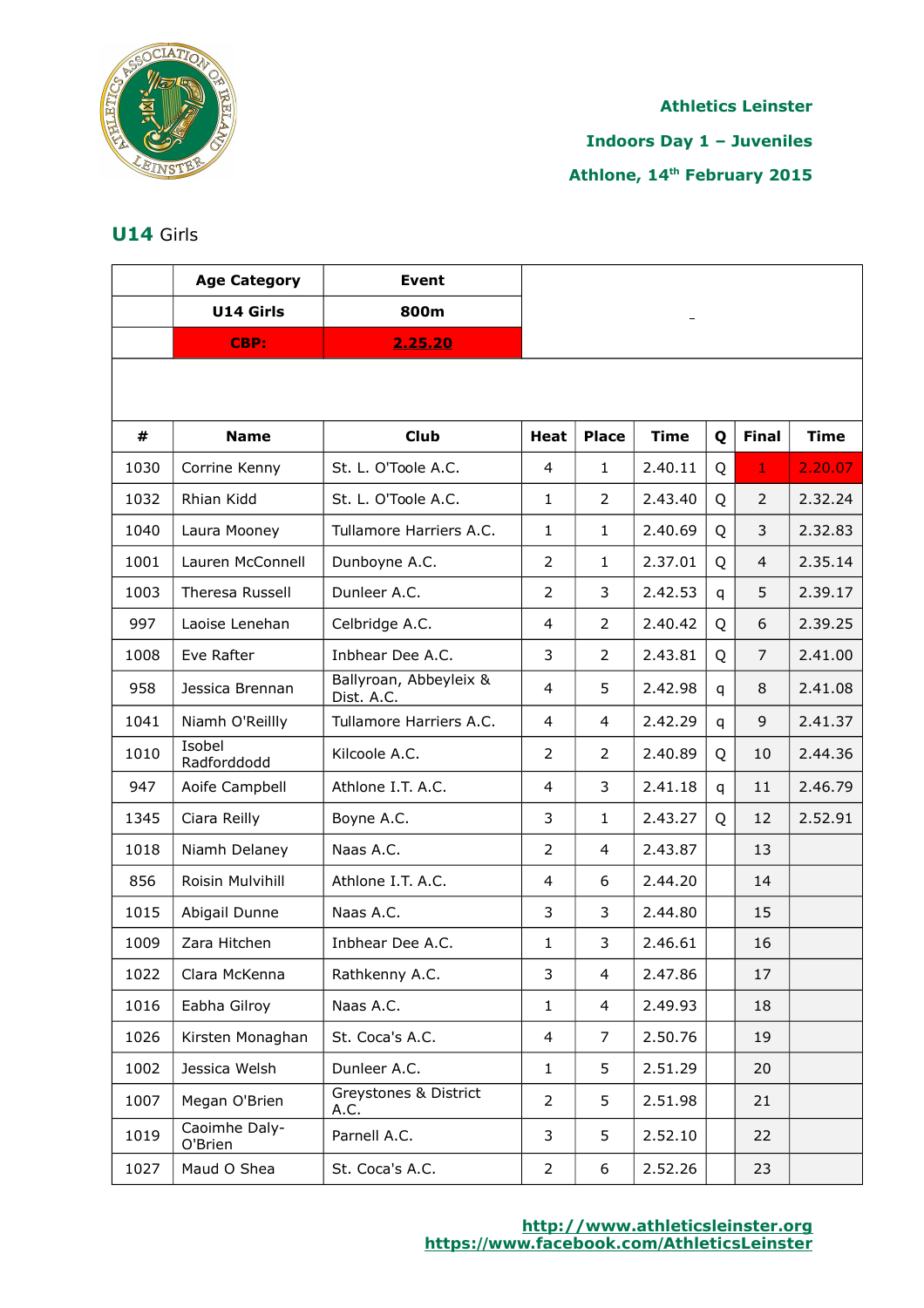

#### **Indoors Day 1 – Juveniles**

| EINSTER |                            |                               |                |                | Athlone, 14th February 2015 |    |  |
|---------|----------------------------|-------------------------------|----------------|----------------|-----------------------------|----|--|
| 1031    | Jasmin Brennan-<br>Dowling | St. L. O'Toole A.C.           | 3              | 6              | 2.53.02                     | 24 |  |
| 977     | Niamh<br>Cunningham        | Blackrock A.C. (Louth)        | 3              | $\overline{7}$ | 2.54.28                     | 25 |  |
| 1014    | Ciara Smith                | Mullingar Harriers A.C.       | $\overline{2}$ | $\overline{7}$ | 2.57.06                     | 26 |  |
| 1012    | Grace Clarke               | Le Cheile A.C.                | 1              | 6              | 2.59.10                     | 27 |  |
| 1039    | Elaine Troy                | Tullamore Harriers A.C.       | 3              | 8              | 2.59.24                     | 28 |  |
| 1004    | Alice O'Neill              | Greystones & District<br>A.C. | 3              | 9              | 3.00.28                     | 29 |  |
| 1035    | Sarah O'Donoghue           | St. Pauls (Wexford) A.C.      | $\overline{2}$ | 8              | 3.01.59                     | 30 |  |
| 1011    | Clara O'Donnell            | Le Cheile A.C.                | 3              | 10             | 3.02.07                     | 31 |  |
| 1020    | Orlaith O'Brien            | Parnell A.C.                  | $\mathbf{1}$   | $\overline{7}$ | 3.06.81                     | 32 |  |
| 1021    | Aoibheann Hunter           | Rathkenny A.C.                | 2              | 9              | 3.08.92                     | 33 |  |
| 992     | Kirsty Higgins             | Celbridge A.C.                | $\mathbf{1}$   | 8              | 3.11.43                     | 34 |  |
| 1480    | Moya McCabe                | Boyne A.C.                    | 1              | 9              | 3.17.77                     | 35 |  |
| 1005    | Elena Mulcahy              | Greystones & District<br>A.C. | 4              | 8              | 3.18.63                     | 36 |  |
| 982     | Ellie Gallagher            | Celbridge A.C.                | 4              | 9              | 3.25.49                     | 37 |  |

|      | <b>Age Category</b><br>U14 Girls<br>CBP: | Event<br>1Km Walk<br>5.09.60  |             |              |             |   |                |             |
|------|------------------------------------------|-------------------------------|-------------|--------------|-------------|---|----------------|-------------|
|      |                                          |                               |             |              |             |   |                |             |
|      |                                          |                               |             |              |             |   |                |             |
| #    | <b>Name</b>                              | <b>Club</b>                   | <b>Heat</b> | <b>Place</b> | <b>Time</b> | Q | <b>Final</b>   | <b>Time</b> |
| 979  | Elena O'Toole                            | Celbridge A.C.                |             |              |             |   | 1              | 5.06.60     |
| 1017 | Emily<br>MacHugh                         | Naas A.C.                     |             |              |             |   | 2              | 5.11.5      |
| 1000 | Rebecca<br>Carroll                       | Celbridge A.C.                |             |              |             |   | 3              | 5.48.9      |
| 1024 | Aoibhe<br>Kennedy                        | St. Coca's A.C.               |             |              |             |   | $\overline{4}$ | 5.54.3      |
| 1029 | Aoife Dowling                            | St. Joseph's A.C.             |             |              |             |   | 5              | 6.07.8      |
| 1036 | Hannah Lacey                             | St. Senans (Kilkenny)<br>A.C. |             |              |             |   | 6              | 6.08.2      |
| 945  | Rachel Power                             | Adamstown A.C.                |             |              |             |   | 7              | 6.08.6      |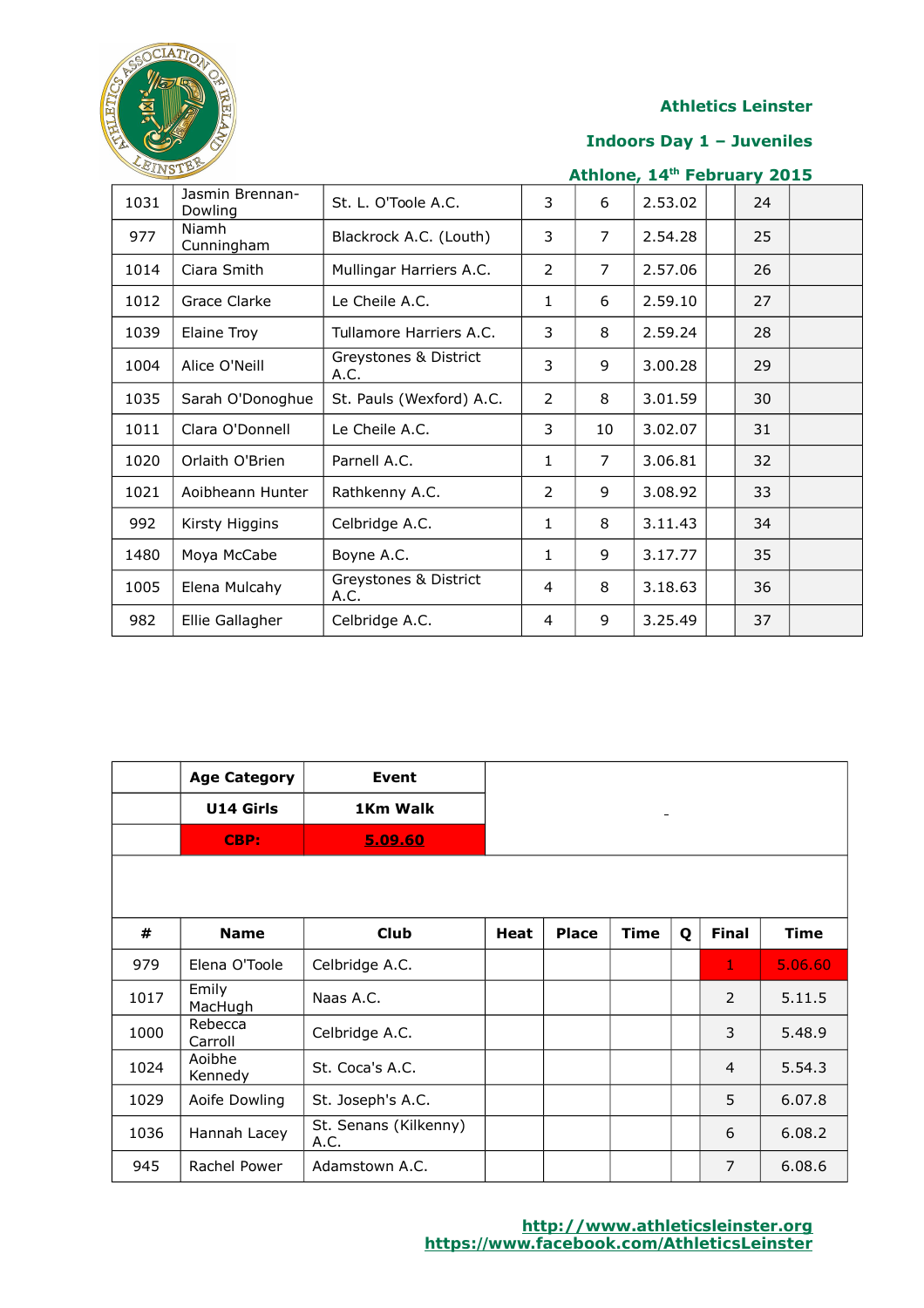

### **Indoors Day 1 – Juveniles**

| 1347 | Isabella<br>Dunlop | Naas A.C.                     |  |  |    | 6.09.0     |
|------|--------------------|-------------------------------|--|--|----|------------|
| 1037 | Kate Sheridan      | St. Senans (Kilkenny)<br>A.C. |  |  | q  | 6.31.2     |
| 1346 | Isobel Martin      | Celbridge A.C.                |  |  | 10 | <b>DNF</b> |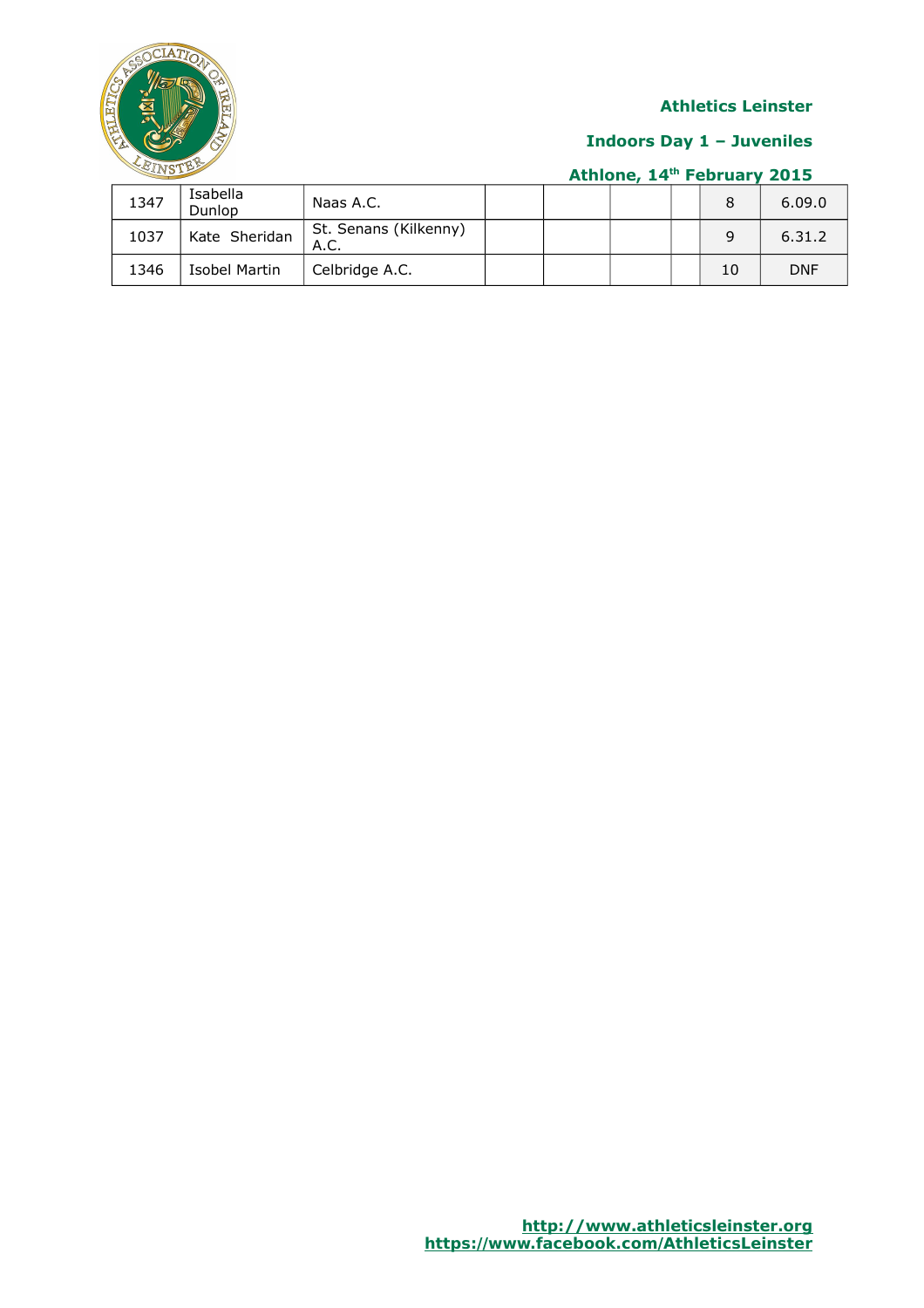

**Indoors Day 1 – Juveniles**

**Athlone, 14th February 2015**

**U15** Boys

|      | <b>Age Category</b> | <b>Event</b>                      |                |                |             |                |                |             |
|------|---------------------|-----------------------------------|----------------|----------------|-------------|----------------|----------------|-------------|
|      | U15 Boys            | 800m                              |                |                |             |                |                |             |
|      | CBP:                | 2.06.50                           |                |                |             |                |                |             |
|      |                     |                                   |                |                |             |                |                |             |
|      |                     |                                   |                |                |             |                |                |             |
| #    | <b>Name</b>         | <b>Club</b>                       | <b>Heat</b>    | <b>Place</b>   | <b>Time</b> | Q              | <b>Final</b>   | <b>Time</b> |
| 1042 | George Lowen        | Celbridge A.C.                    | $\mathbf{1}$   | $\mathbf{1}$   | 2.29.35     | Q              | $\mathbf{1}$   | 2.18.05     |
| 1072 | David Ward          | St. L. O'Toole A.C.               | $\mathbf{1}$   | 3              | 2.29.58     | Q              | 2              | 2.18.74     |
| 1064 | John Whitelaw       | Mullingar Harriers A.C.           | $\mathbf{1}$   | 5              | 2.30.55     | $\overline{q}$ | 3              | 2.22.56     |
| 1060 | Shay McEvoy         | Kilkenny City Harriers<br>A.C.    | 2              | 5              | 2.25.80     | q              | $\overline{4}$ | 2.24.08     |
| 1073 | Brian O'Mara        | St. Senans (Kilkenny)<br>A.C.     | $\overline{2}$ | $\overline{2}$ | 2.23.46     | Q              | 5              | 2.24.96     |
| 1044 | Oscar McGrath       | <b>Craanford Harriers</b><br>A.C. | $\overline{2}$ | $\mathbf{1}$   | 2.22.44     | $\overline{Q}$ | 6              | 2.25.25     |
| 1048 | Conor<br>Matthews   | Dunleer A.C.                      | $\mathbf{1}$   | 4              | 2.30.12     | Q              | $\overline{7}$ | 2.25.68     |
| 1049 | Danny O'Brien       | Dunleer A.C.                      | $\overline{2}$ | 3              | 2.23.72     | Q              | 8              | 2.25.96     |
| 1068 | Jamie<br>Campbell   | St. Coca's A.C.                   | 1              | 2              | 2.29.53     | Q              | 9              | 2.26.50     |
| 1058 | James Kearney       | Kilkenny City Harriers<br>A.C.    | $\mathbf{1}$   | 6              | 2.30.83     | q              | 10             | 2.27.98     |
| 1067 | Tom Buggy           | St. Abbans A.C.                   | $\overline{2}$ | $\overline{4}$ | 2.25.12     | Q              | 11             | <b>DNF</b>  |
| 1065 | Jack Cleary         | Naas A.C.                         | $\overline{2}$ | 6              | 2.28.49     | q              | 12             | <b>DNS</b>  |
| 1066 | Josh Lacey          | St. Abbans A.C.                   | $\mathbf{1}$   | 7              | 2.31.03     |                | 13             |             |
| 1075 | Andrew<br>Conway    | Tullamore Harriers A.C.           | $\mathbf{1}$   | 8              | 2.34.30     |                | 14             |             |
| 1078 | Jordan<br>McDonnell | Tullamore Harriers A.C.           | $\overline{2}$ | 7              | 2.33.17     |                | 15             |             |
| 1069 | Shane<br>McNerney   | St. Coca's A.C.                   | 2              | 8              | 2.38.48     |                | 16             |             |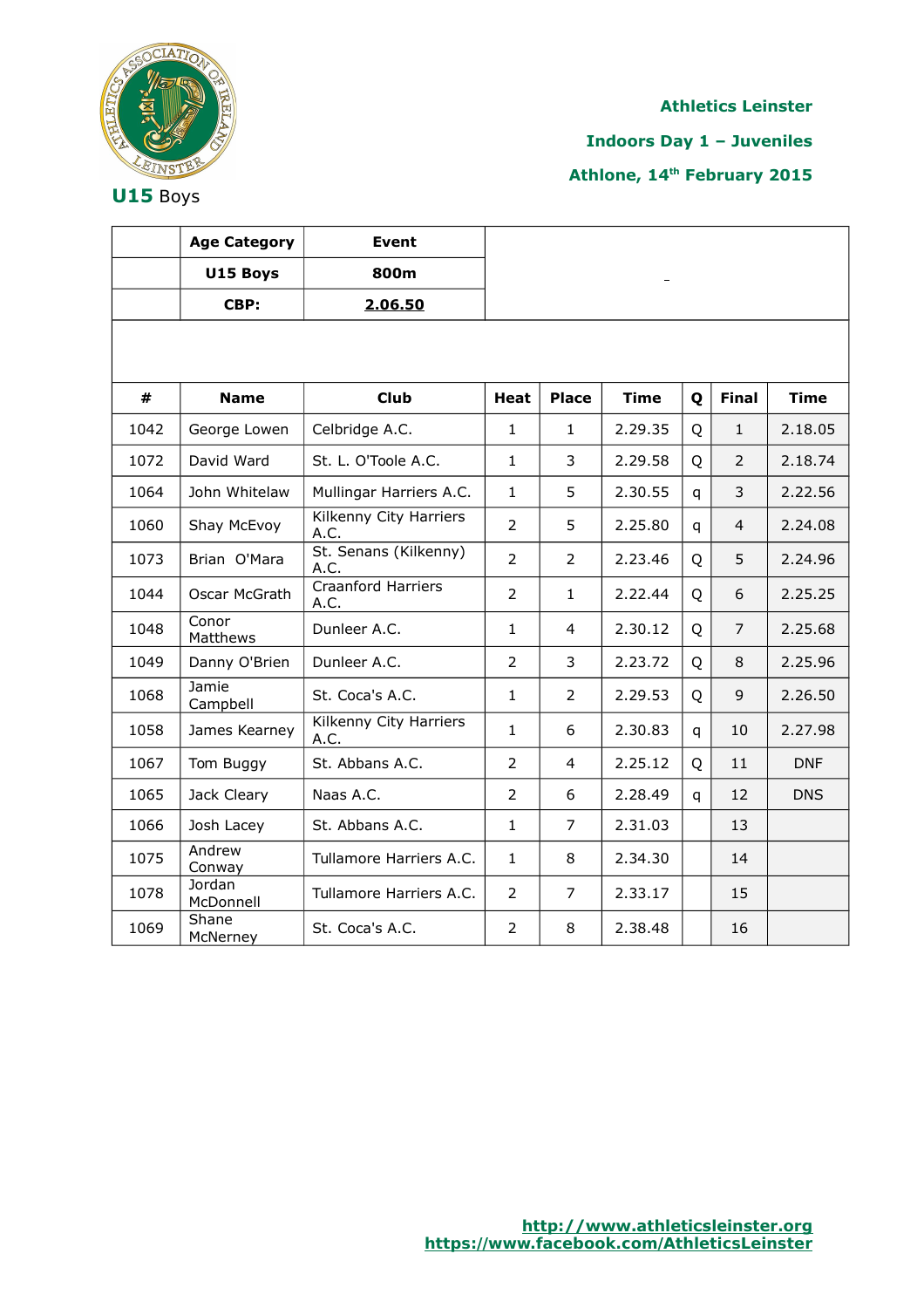

# **Indoors Day 1 – Juveniles**

|      | <b>Age Category</b> | Event                         |             |              |                          |   |              |             |
|------|---------------------|-------------------------------|-------------|--------------|--------------------------|---|--------------|-------------|
|      | U15 Boys            | 1Km Walk                      |             |              | $\overline{\phantom{0}}$ |   |              |             |
|      | CBP:                | 4.03.50                       |             |              |                          |   |              |             |
|      |                     |                               |             |              |                          |   |              |             |
|      |                     |                               |             |              |                          |   |              |             |
| #    | <b>Name</b>         | <b>Club</b>                   | <b>Heat</b> | <b>Place</b> | <b>Time</b>              | Q | <b>Final</b> | <b>Time</b> |
| 1057 |                     |                               |             |              |                          |   |              |             |
|      | Nicky Connolly      | Kilkenny                      |             |              |                          |   | $\mathbf{1}$ | 5.50.9      |
| 1074 | Tadgh Knox          | St. Senans (Kilkenny)<br>A.C. |             |              |                          |   | 2            | 6.28.7      |

|      | <b>Age Category</b> | <b>Event</b>      |                     |                 |
|------|---------------------|-------------------|---------------------|-----------------|
|      | U15 Boys            | <b>Pole Vault</b> |                     |                 |
|      | CBP:                | 2m                |                     |                 |
|      |                     |                   |                     |                 |
| #    |                     | <b>Name</b>       | Club                | <b>Distance</b> |
| 1071 | Art Murray          |                   | St. L. O'Toole A.C. | 1.70            |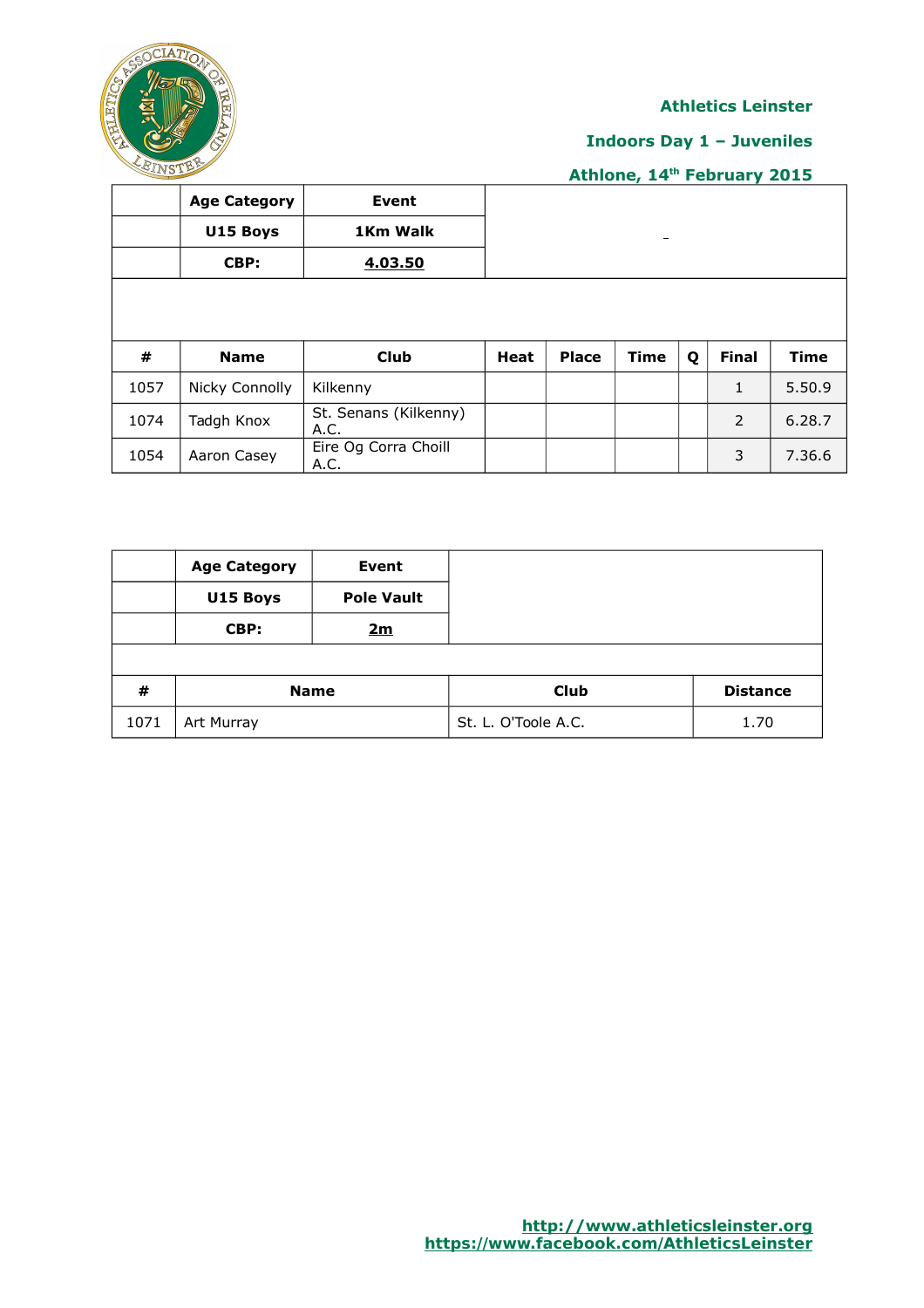

**Indoors Day 1 – Juveniles**

**Athlone, 14th February 2015**

|      | <b>Age Category</b> | <b>Event</b>                   |                |                |             |   |                |             |
|------|---------------------|--------------------------------|----------------|----------------|-------------|---|----------------|-------------|
|      | U15 Girls           | 800m                           |                |                |             |   |                |             |
|      | CBP:                | 2.24.46                        |                |                |             |   |                |             |
|      |                     |                                |                |                |             |   |                |             |
| #    | <b>Name</b>         | <b>Club</b>                    | <b>Heat</b>    | <b>Place</b>   | <b>Time</b> | Q | <b>Final</b>   | <b>Time</b> |
| 1107 | Grace O'Toole       | Newbridge A.C.                 | 2              | $\mathbf{1}$   | 2.33.91     | Q | $\mathbf{1}$   | 2.29.57     |
| 1111 | Cara Maher          | St. Abbans A.C.                | 3              | 3              | 2.37.93     | Q | $\overline{2}$ | 2.29.98     |
| 1101 | Aoife Darby         | Mullingar Harriers A.C.        | $\overline{2}$ | 3              | 2.34.33     | Q | 3              | 2.30.56     |
| 1092 | Sophie<br>Nicholson | Greystones & District<br>A.C.  | $\overline{2}$ | 4              | 2.34.89     | q | 4              | 2.33.64     |
| 1085 | Kelly Breen         | Blackrock A.C. (Louth)         | $\mathbf{1}$   | 3              | 2.36.06     | Q | 5              | 2.34.19     |
| 1099 | Ellen Crean         | Le Cheile A.C.                 | $\mathbf{1}$   | $\overline{2}$ | 2.35.94     | Q | 6              | 2.34.38     |
| 1110 | Karen Hayes         | Ratoath A.C.                   | $\overline{2}$ | $\overline{2}$ | 2.34.09     | Q | $\overline{7}$ | 2.34.67     |
| 1112 | Aoife 0 Cuill       | St. Coca's A.C.                | $\mathbf{1}$   | 1              | 2.33.66     | Q | 8              | 2.34.95     |
| 1095 | Annie McEvoy        | Kilkenny City Harriers<br>A.C. | $\overline{2}$ | 5              | 2.35.03     | q | 9              | 2.35.08     |
| 1103 | Susan Glennon       | Mullingar Harriers A.C.        | 3              | $\mathbf{1}$   | 2.35.99     | Q | 10             | 2.35.31     |
| 1113 | Natasha Doyle       | St. L. O'Toole A.C.            | $\overline{2}$ | 6              | 2.35.13     | q | 11             | 2.35.41     |
| 1108 | Molly Aspell        | Newbridge A.C.                 | 3              | $\overline{2}$ | 2.37.40     | Q | 12             | 2.41.81     |
| 1087 | Katie<br>Matthews   | Dunleer A.C.                   | $\overline{2}$ | 7              | 2.35.86     |   | 13             |             |
| 1091 | Sarah<br>O'Connor   | Greystones & District<br>A.C.  | $\mathbf{1}$   | 4              | 2.36.60     |   | 14             |             |
| 1098 | Caragh Hayes        | Le Cheile A.C.                 | 3              | 4              | 2.38.10     |   | 15             |             |
| 1084 | Caoimhe O<br>Neill  | Barrow Valley A.C.             | 3              | 5              | 2.40.67     |   | 16             |             |
| 1104 | Hazel<br>McLoughlin | Naas A.C.                      | $\mathbf{1}$   | 5              | 2.41.41     |   | 17             |             |
| 1088 | Rebecca Balfe       | Emo/Rath A.C.                  | 3              | 6              | 2.42.59     |   | 18             |             |
| 1115 | Aine Phelan         | St. Senans (Kilkenny)<br>A.C.  | $\mathbf{1}$   | 6              | 2.43.28     |   | 19             |             |
| 1093 | Jessica Ryan        | Inbhear Dee A.C.               | 3              | 7              | 2.44.68     |   | 20             |             |
| 1094 | Mia Ryan            | Inbhear Dee A.C.               | $\mathbf{1}$   | 7              | 2.44.79     |   | 21             |             |
| 1079 | Mairead Crean       | Adamstown A.C.                 | $\mathbf{1}$   | 8              | 2.44.81     |   | 22             |             |
| 1118 | Megan Troy          | Suncroft A.C.                  | 3              | 8              | 2.45.02     |   | 23             |             |
| 1114 | Sara Doyle          | St. L. O'Toole A.C.            | 3              | 9              | 2.46.08     |   | 24             |             |

U15 Girls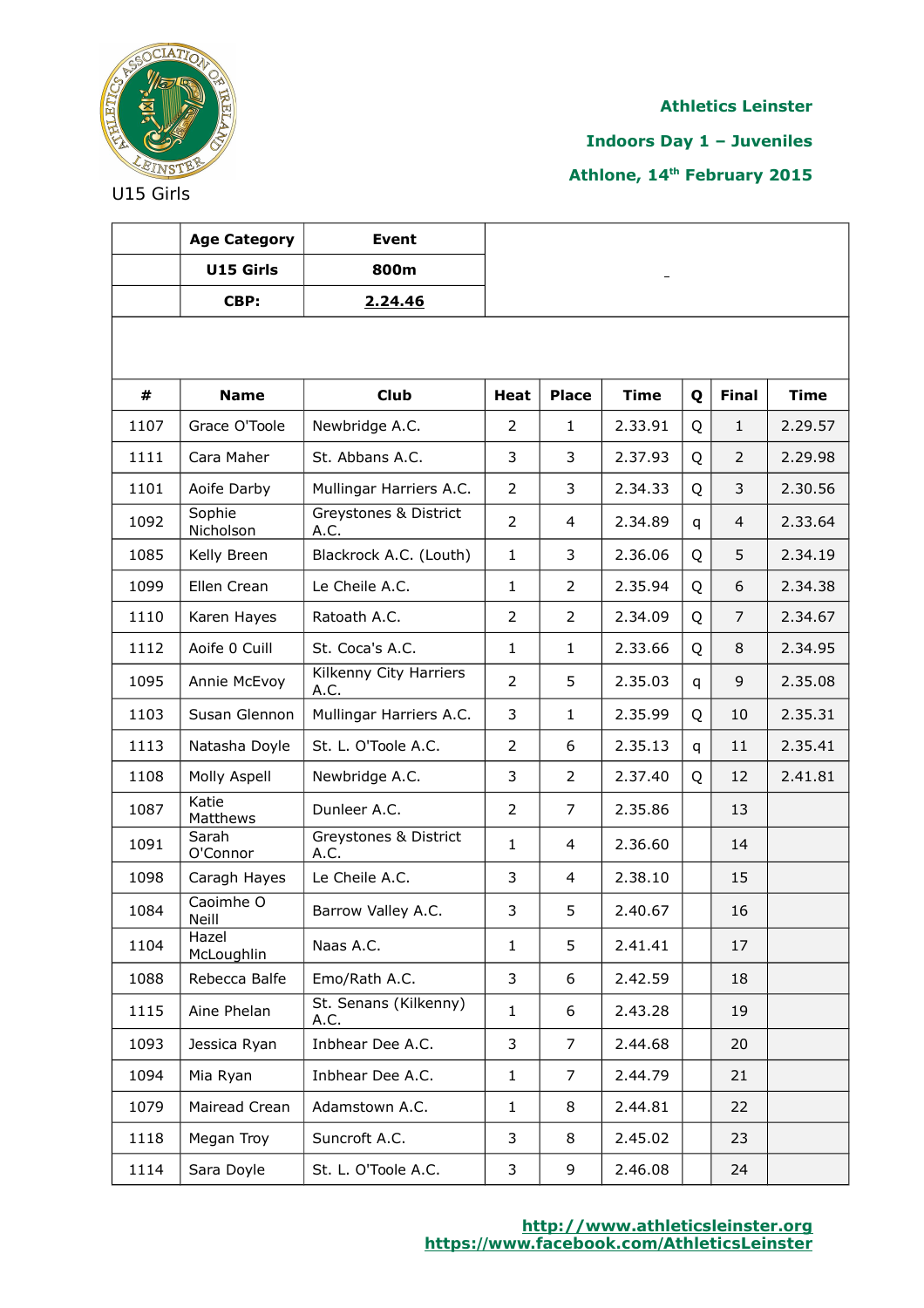

### **Indoors Day 1 – Juveniles**

| 1082 | Lisa Gavin        | Athlone I.T. A.C.             |   | 8          | 2.46.32    | 25         |  |
|------|-------------------|-------------------------------|---|------------|------------|------------|--|
| 1116 | Aoife Allen       | St. Senans (Kilkenny)<br>A.C. |   | 9          | 2.47.02    | 26         |  |
| 1482 | Maria<br>Naughton | Naas A.C.                     | 3 | 10         | 2.49.49    | 27         |  |
| 1121 | Tara Joyce        | Tullamore Harriers A.C.       |   | 9          | 2.50.12    | 28         |  |
| 1348 | Orla Fennelly     | Oughaval A.C.                 | 2 | 10         | 2.55.49    | 29         |  |
| 1109 | Jessica Kealy     | Rathkenny A.C.                |   | <b>DNF</b> | <b>DNF</b> | <b>DNF</b> |  |

|      | <b>Age Category</b> | <b>Event</b>                  |             |              |      |   |                |             |
|------|---------------------|-------------------------------|-------------|--------------|------|---|----------------|-------------|
|      | U15 Girls           | 1Km Walk                      |             |              |      |   |                |             |
|      | CBP:                | 4.47.36                       |             |              |      |   |                |             |
|      |                     |                               |             |              |      |   |                |             |
|      |                     |                               |             |              |      |   |                |             |
| #    | <b>Name</b>         | <b>Club</b>                   | <b>Heat</b> | <b>Place</b> | Time | Q | <b>Final</b>   | <b>Time</b> |
| 1102 | Sarah Glennon       | Mullingar Harriers A.C.       |             |              |      |   | $\mathbf{1}$   | 4.49.6      |
| 1106 | Maria Flynn         | Naas A.C.                     |             |              |      |   | 2              | 5.13.5      |
| 1105 | Kate Flynn          | Naas A.C.                     |             |              |      |   | 3              | 5.18.5      |
| 1119 | Sinead<br>O'Keeffe  | Thomastown A.C.               |             |              |      |   | $\overline{4}$ | 5.35.9      |
| 1086 | Seoidin<br>Kavanagh | Celbridge A.C.                |             |              |      |   | 5              | 5.59.4      |
| 1080 | Sonia Mooney        | Adamstown A.C.                |             |              |      |   | 6              | 6.24.4      |
| 1117 | Katie Brennan       | St. Senans (Kilkenny)<br>A.C. |             |              |      |   | $\overline{7}$ | 7.07.7      |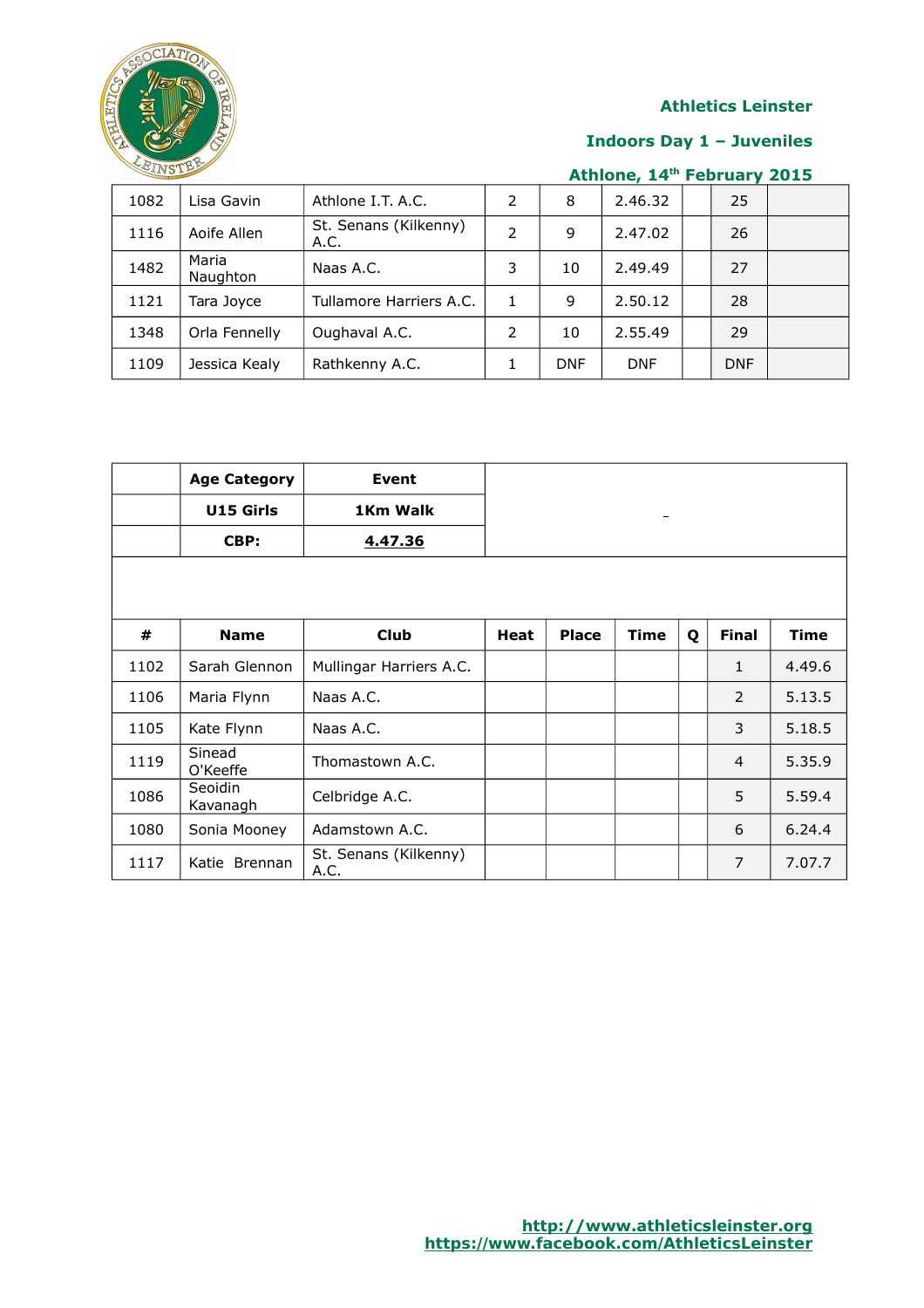

**Indoors Day 1 – Juveniles**

**Athlone, 14th February 2015**

|      | <b>Age Category</b>     | <b>Event</b>                         |                |                |             |   |                |             |
|------|-------------------------|--------------------------------------|----------------|----------------|-------------|---|----------------|-------------|
|      | U16 Boys                | 1500m                                |                |                |             |   |                |             |
|      | CBP:                    | 4.11.29                              |                |                |             |   |                |             |
|      |                         |                                      |                |                |             |   |                |             |
|      |                         |                                      |                |                |             |   |                |             |
| #    | <b>Name</b>             | <b>Club</b>                          | <b>Heat</b>    | <b>Place</b>   | <b>Time</b> | Q | <b>Final</b>   | <b>Time</b> |
| 1165 | Mark Milner             | Tullamore Harriers A.C.              | $\mathbf{1}$   | $\mathbf{1}$   |             |   | $\mathbf{1}$   | 4.17.22     |
| 1152 | Cian Kelly              | St. Abbans A.C.                      | $\mathbf{1}$   | 2              |             |   | $\overline{2}$ | 4.19.24     |
| 1141 | Adam<br>Fitzpatrick     | Kilkenny City Harriers A.C.          | $\mathbf{1}$   | 3              |             |   | 3              | 4.21.62     |
| 934  | Ruarcan<br>O'Gibney     | Boyne A.C.                           | $\mathbf{1}$   | $\overline{4}$ |             |   | $\overline{4}$ | 4.25.22     |
| 1148 | Jack Moran              | Mullingar Harriers A.C.              | $\mathbf{1}$   | 5              |             |   | 5              | 4.27.68     |
| 1164 | Christopher<br>Whittle  | Tullamore Harriers A.C.              | $\mathbf{1}$   | 6              |             |   | 6              | 4.33.10     |
| 1139 | Eoin O'Connor           | Kildare A.C.                         | $\mathbf{1}$   | 7              |             |   | $\overline{7}$ | 4.35.56     |
| 1131 | Cian May                | Celbridge A.C.                       | $\mathbf{1}$   | 8              |             |   | 8              | 4.44.29     |
| 1125 | Cian McDonald           | Ballyroan, Abbeyleix &<br>Dist. A.C. | $\mathbf{1}$   | 9              |             |   | 9              | 4.49.63     |
| 1130 | Ryan Sheridan           | Bohermeen A.C.                       | $\overline{2}$ | $\mathbf{1}$   |             |   | 10             | 4.53.71     |
| 1135 | <b>Troy Scully</b>      | Greystones & District A.C.           | $\mathbf{1}$   | 10             |             |   | 11             | 4.55.51     |
| 1124 | Dara Mulvihill          | Athlone I.T. A.C.                    | $\overline{2}$ | $\overline{2}$ |             |   | 12             | 4.59.12     |
| 1161 | Eoin Maher              | St. Senans (Kilkenny)<br>A.C.        | 2              | 3              |             |   | 13             | 5.01.85     |
| 1160 | Samuel Delaney          | St. Pauls (Wexford) A.C.             | $\overline{2}$ | $\overline{4}$ |             |   | 14             | 5.03.29     |
| 1159 | Ruairi<br>O'Conchubhair | St. L. O'Toole A.C.                  | $\overline{2}$ | 5              |             |   | 15             | 5.04.60     |
| 1144 | Ciaran Connolly         | Le Cheile A.C.                       | $\overline{2}$ | 6              |             |   | 16             | 5.04.71     |
| 1137 | Tom Rafter              | Inbhear Dee A.C.                     | $\overline{2}$ | $\overline{7}$ |             |   | 17             | 5.05.14     |
| 1136 | Lorcan Kelly            | Inbhear Dee A.C.                     | $\overline{2}$ | 8              |             |   | 18             | 5.17.47     |
| 1143 | Johnny Collins          | Kilkenny City Harriers A.C.          | $\overline{2}$ | 9              |             |   | 19             | 5.19.25     |
| 1129 | Oscar Rogan             | Bohermeen A.C.                       | $\overline{2}$ | 10             |             |   | 20             | 5.23.35     |
| 1156 | Dach Murray             | St. L. O'Toole A.C.                  | $\overline{2}$ | 11             |             |   | 21             | 5.26.51     |
| 1153 | Jack Lacey              | St. Abbans A.C.                      | $\overline{2}$ | 12             |             |   | 22             | 5.30.94     |
| 1138 | Malachi Breen           | Kilcoole A.C.                        | $\overline{2}$ | 13             |             |   | 23             | 5.37.42     |
| 1145 | Thomas Davis            | Le Cheile A.C.                       | $\overline{2}$ | 14             |             |   | 24             | 5.38.06     |

**U16 Boys**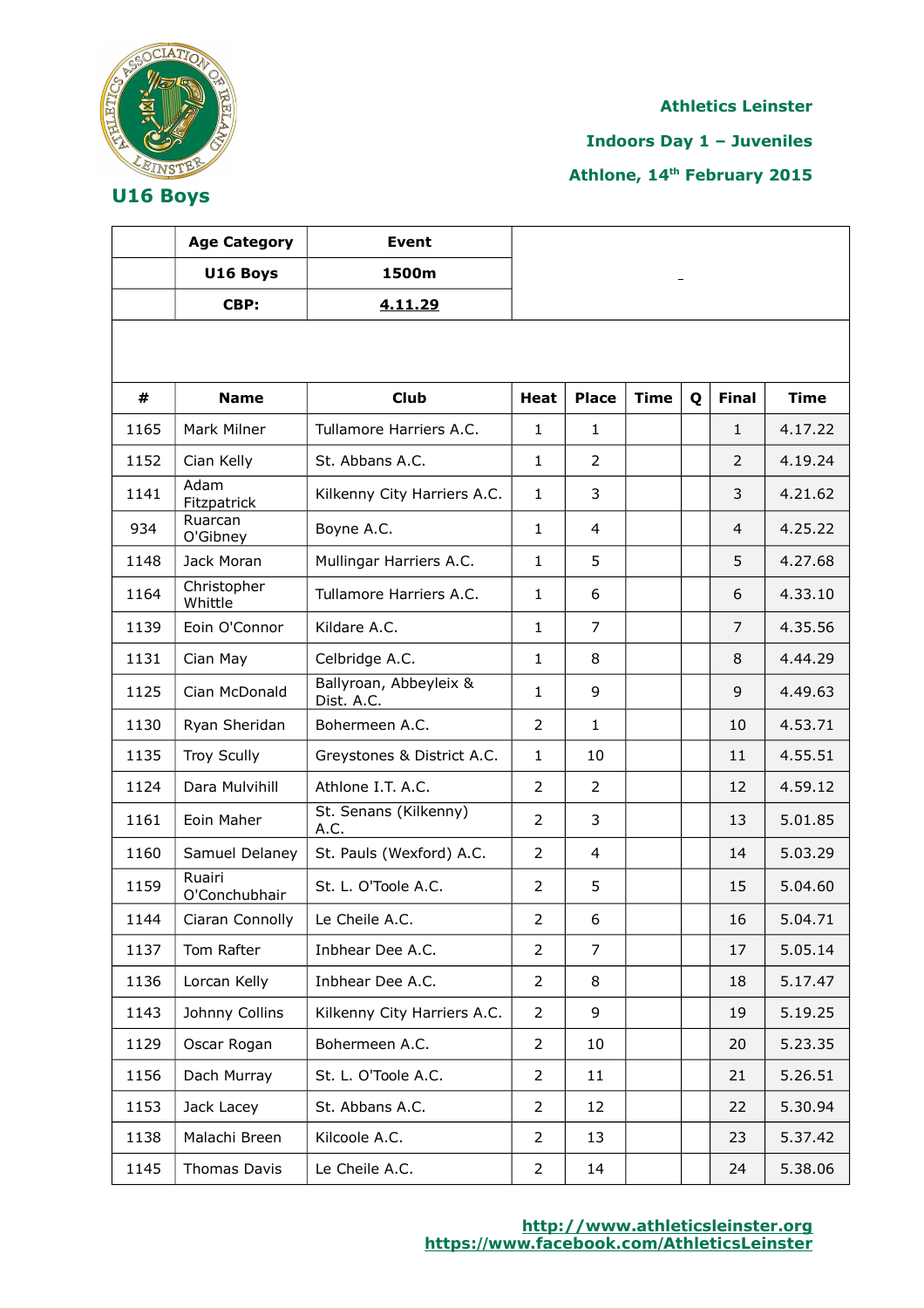

### **Indoors Day 1 – Juveniles**

|  | Athlone, 14th February 2015 |  |
|--|-----------------------------|--|
|  |                             |  |

| 1151 | Fergus O'Brien     | Parnell A.C. | 15  |  | 25         | 5.59.11    |
|------|--------------------|--------------|-----|--|------------|------------|
| 1150 | Conor Clarke       | Parnell A.C. | 16  |  | 26         | No Time    |
| 1133 | Jack<br>McCullough | Dunleer A.C. | DNF |  | <b>DNF</b> | <b>DNF</b> |

|      | <b>Age Category</b><br>U16 Boys<br>CBP: | Event<br><b>Pole Vault</b><br>2.3 <sub>m</sub> |                     |                 |                     |      |
|------|-----------------------------------------|------------------------------------------------|---------------------|-----------------|---------------------|------|
| #    | <b>Name</b>                             |                                                | Club                | <b>Distance</b> |                     |      |
| 1146 | Adam McNally                            |                                                | Lusk A.C.           | 3.10            |                     |      |
| 1157 | Dean Nolan                              |                                                | St. L. O'Toole A.C. | 2.70            |                     |      |
| 1158 | Matthew Callinan-Keenan                 |                                                |                     |                 | St. L. O'Toole A.C. | 2.70 |
| 1156 | Dach Murray                             |                                                | St. L. O'Toole A.C. | 2.30            |                     |      |

|      | <b>Age Category</b> | Event              |              |                 |
|------|---------------------|--------------------|--------------|-----------------|
|      | U16 Boys            | <b>Triple Jump</b> |              |                 |
|      | CBP:                | #N/A               |              |                 |
|      |                     |                    |              |                 |
| #    | <b>Name</b>         |                    | Club         | <b>Distance</b> |
| 1140 | Tadhg Murtagh       |                    | Kildare A.C. | 9.75            |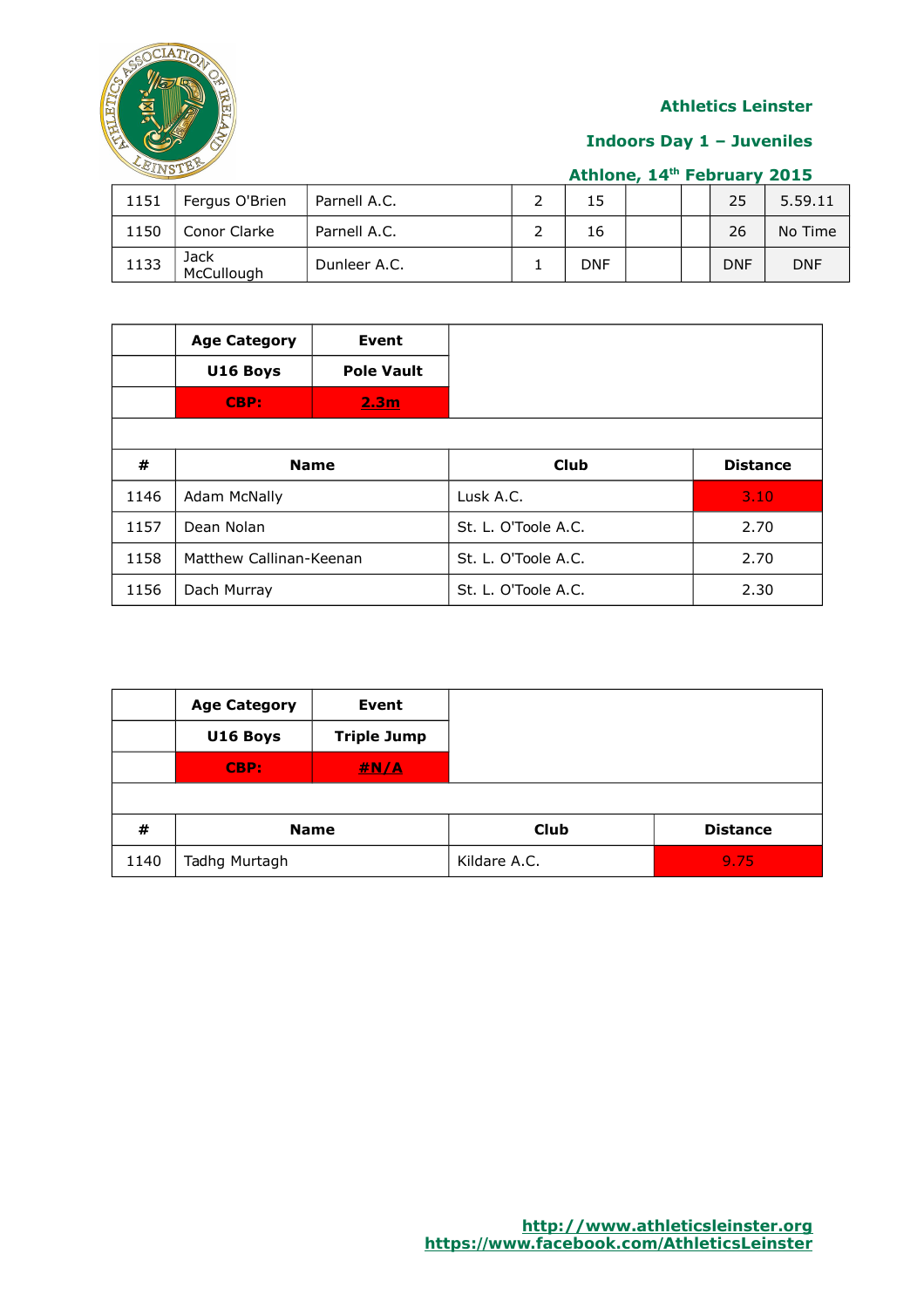

**Indoors Day 1 – Juveniles**

|      | <b>Age Category</b>      | <b>Event</b>                      |             |              |             |   |                |             |
|------|--------------------------|-----------------------------------|-------------|--------------|-------------|---|----------------|-------------|
|      | U16 Girls                | 1500m                             |             |              |             |   |                |             |
|      | CBP:                     | 4.48.24                           |             |              |             |   |                |             |
|      |                          |                                   |             |              |             |   |                |             |
| #    | <b>Name</b>              | <b>Club</b>                       | <b>Heat</b> | <b>Place</b> | <b>Time</b> | Q | <b>Final</b>   | <b>Time</b> |
| 1192 | Claire Rafter            | <b>Tullamore Harriers</b><br>A.C. |             |              |             |   | $\mathbf{1}$   | 5.09.88     |
| 1169 | Eva Cummins              | Boyne A.C.                        |             |              |             |   | 2              | 5.13.53     |
| 1190 | Kate Nurse               | Suncroft A.C.                     |             |              |             |   | 3              | 5.14.38     |
| 1174 | Seaghna<br>Campbell      | Dunleer A.C.                      |             |              |             |   | $\overline{4}$ | 5.19.49     |
| 1188 | Ciara Murphy             | St. L. O'Toole A.C.               |             |              |             |   | 5              | 5.24.88     |
| 1191 | Hannah Gilligan          | Trim A.C.                         |             |              |             |   | 6              | 5.26.59     |
| 1179 | Andrea Brady             | Mullingar Harriers<br>A.C.        |             |              |             |   | $\overline{7}$ | 5.27.13     |
| 1187 | Catherine Doyle          | St. L. O'Toole A.C.               |             |              |             |   | 8              | 5.27.73     |
| 1193 | Niamh Rafter             | <b>Tullamore Harriers</b><br>A.C. |             |              |             |   | 9              | 5.31.63     |
| 1182 | Rachel Cornally          | Mullingar Harriers<br>A.C.        |             |              |             |   | 10             | 5.34.26     |
| 1172 | Adanya Hott              | Crookstown Millview<br>A.C.       |             |              |             |   | 11             | 5.35.15     |
| 1184 | Aoibhin Daly-<br>O'Brien | Parnell A.C.                      |             |              |             |   | 12             | 6.29.44     |

|      | <b>Age Category</b> | <b>Event</b>                  |      |              |                 |   |                |             |
|------|---------------------|-------------------------------|------|--------------|-----------------|---|----------------|-------------|
|      | U16 Girls           | 1.5Km Walk                    |      |              | $\qquad \qquad$ |   |                |             |
|      | CBP:                | 7.28.88                       |      |              |                 |   |                |             |
|      |                     |                               |      |              |                 |   |                |             |
|      |                     |                               |      |              |                 |   |                |             |
| #    | <b>Name</b>         | <b>Club</b>                   | Heat | <b>Place</b> | Time            | Q | <b>Final</b>   | <b>Time</b> |
| 1171 | Niamh O'Connor      | Celbridge A.C.                |      |              |                 |   | 1              | 7.20.19     |
| 1170 | Anna Bourke         | Celbridge A.C.                |      |              |                 |   | 2              | 7.50.34     |
| 1166 | Cathriona<br>Mooney | Adamstown A.C.                |      |              |                 |   | 3              | 8.06.76     |
| 1189 | Molly O Shea        | St. Senans (Kilkenny)<br>A.C. |      |              |                 |   | $\overline{4}$ | 8.18.02     |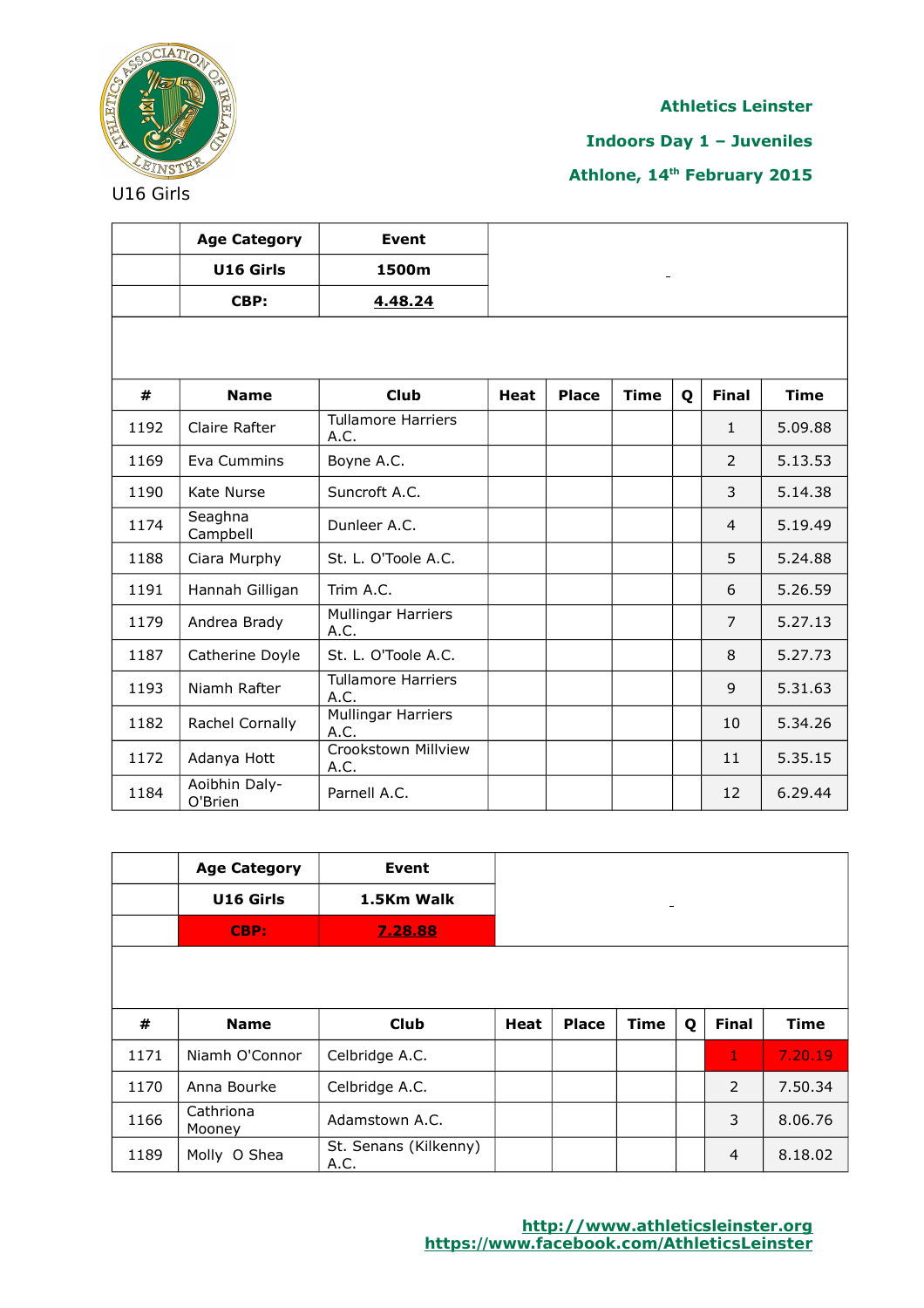

### **Indoors Day 1 – Juveniles**

|  |  | Athlone, 14th February 2015 |  |
|--|--|-----------------------------|--|
|  |  |                             |  |

| 1175 | Aoife McTague         | Greystones & District<br>A.C. |  |  | 8.39.79 |
|------|-----------------------|-------------------------------|--|--|---------|
| 1176 | Irene Gomez<br>Romero | Greystones & District<br>A.C. |  |  | 9.41.88 |
| 1177 | Rachel Casev          | Greystones & District<br>A.C. |  |  | 9.52.89 |

|      | <b>Age Category</b> | <b>Event</b>      |                 |                 |
|------|---------------------|-------------------|-----------------|-----------------|
|      | U16 Girls           | <b>Pole Vault</b> |                 |                 |
|      | CBP:                | H N/A             |                 |                 |
|      |                     |                   |                 |                 |
| #    | <b>Name</b>         |                   | Club            | <b>Distance</b> |
| 1173 | Lara O'Byrne        |                   | Donore Harriers | 2.50            |

|      | <b>Age Category</b> | Event              |                |                 |
|------|---------------------|--------------------|----------------|-----------------|
|      | U16 Girls           | <b>Triple Jump</b> |                |                 |
|      | CBP:                | #N/A               |                |                 |
|      |                     |                    |                |                 |
| #    | <b>Name</b>         |                    | <b>Club</b>    | <b>Distance</b> |
| 1167 | Cathriona Mooney    |                    | Adamstown A.C. | 8.22            |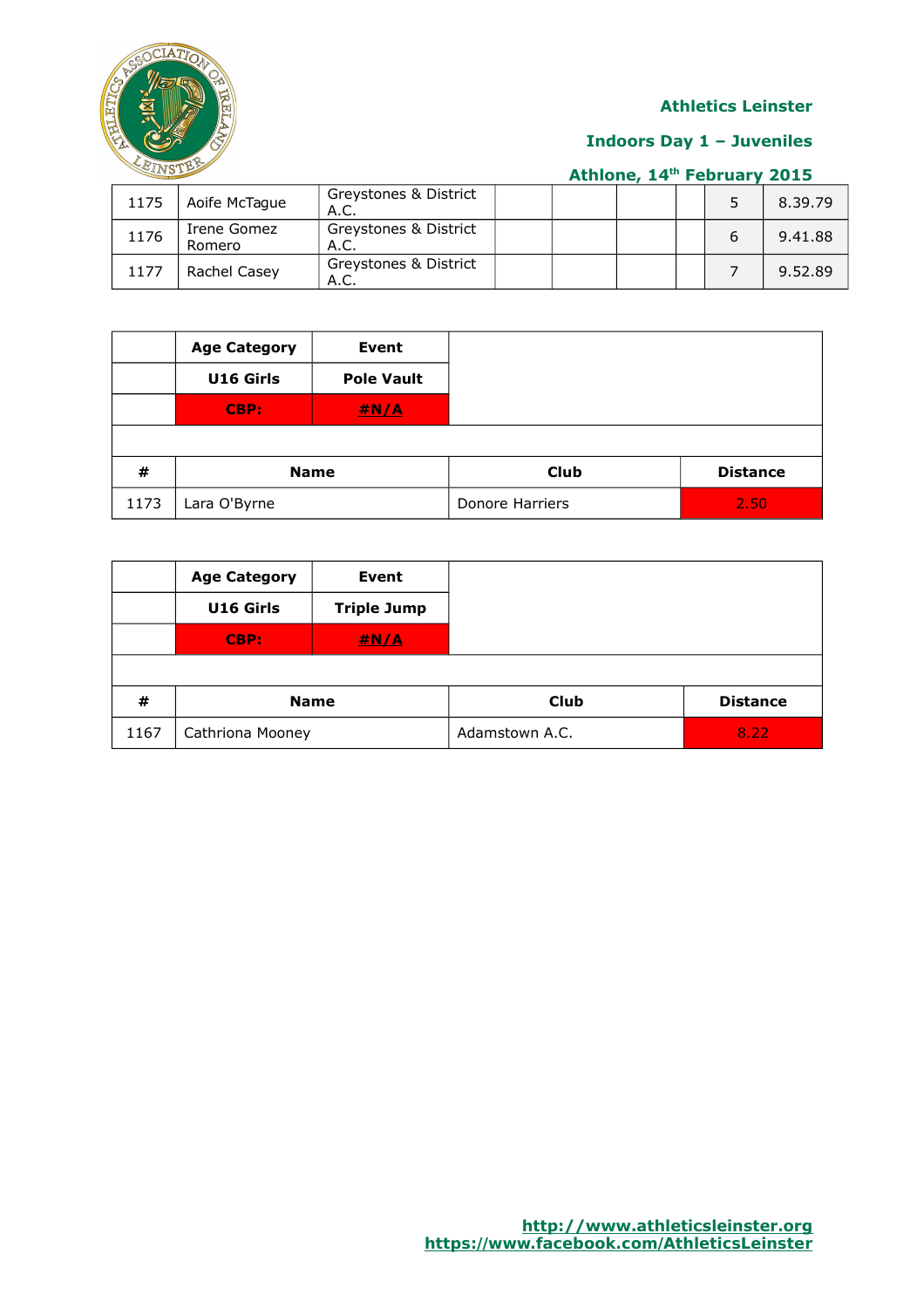

**Indoors Day 1 – Juveniles**

**Athlone, 14th February 2015**

|      | <b>Age Category</b> | Event                          |             |              |             |   |                |             |
|------|---------------------|--------------------------------|-------------|--------------|-------------|---|----------------|-------------|
|      | U17 Boys            | 1500m                          |             |              |             |   |                |             |
|      | CBP:                | 4.13.26                        |             |              |             |   |                |             |
|      |                     |                                |             |              |             |   |                |             |
|      |                     |                                |             |              |             |   |                |             |
| #    | <b>Name</b>         | <b>Club</b>                    | <b>Heat</b> | <b>Place</b> | <b>Time</b> | Q | <b>Final</b>   | <b>Time</b> |
| 1214 | Niall Harvey        | St. L. O'Toole A.C.            |             |              |             |   | $\mathbf{1}$   | 4.16.84     |
| 1203 | Luke Fitzpatrick    | Kilkenny City Harriers<br>A.C. |             |              |             |   | 2              | 4.20.73     |
| 1210 | Oisin O Cuill       | St. Coca's A.C.                |             |              |             |   | 3              | 4.21.31     |
| 1208 | Alexander<br>Hunter | Ratoath A.C.                   |             |              |             |   | $\overline{4}$ | 4.22.10     |
| 1199 | Diarmuid<br>McKeown | Dunleer A.C.                   |             |              |             |   | 5              | 4.26.73     |
| 1216 | Jarlath Jordan      | Tara A.C.                      |             |              |             |   | 6              | 4.28.33     |
| 1250 | Jack Tyas           | Mullingar Harriers A.C.        |             |              |             |   | $\overline{7}$ | 4.31.74     |
| 1211 | Richie<br>Hennessy  | St. Joseph's A.C.              |             |              |             |   | 8              | 4.35.91     |
| 1481 | Sam O'Neill         | Drogheda & District<br>A.C.    |             |              |             |   | 9              | 4.35.98     |
| 1204 | Rory Lodge          | Kilkenny City Harriers<br>A.C. |             |              |             |   | 10             | 4.40.11     |
| 1212 | Dean Holmes         | St. L. O'Toole A.C.            |             |              |             |   | 11             | 4.43.11     |
| 1217 | John Halton         | Trim A.C.                      |             |              |             |   | 12             | 4.49.33     |
| 1209 | Oisin Ryan          | St. Abbans A.C.                |             |              |             |   | 13             | 4.54.54     |
| 1202 | <b>Bill Cody</b>    | Kilkenny City Harriers<br>A.C. |             |              |             |   | 14             | 4.58.19     |

U17 Boys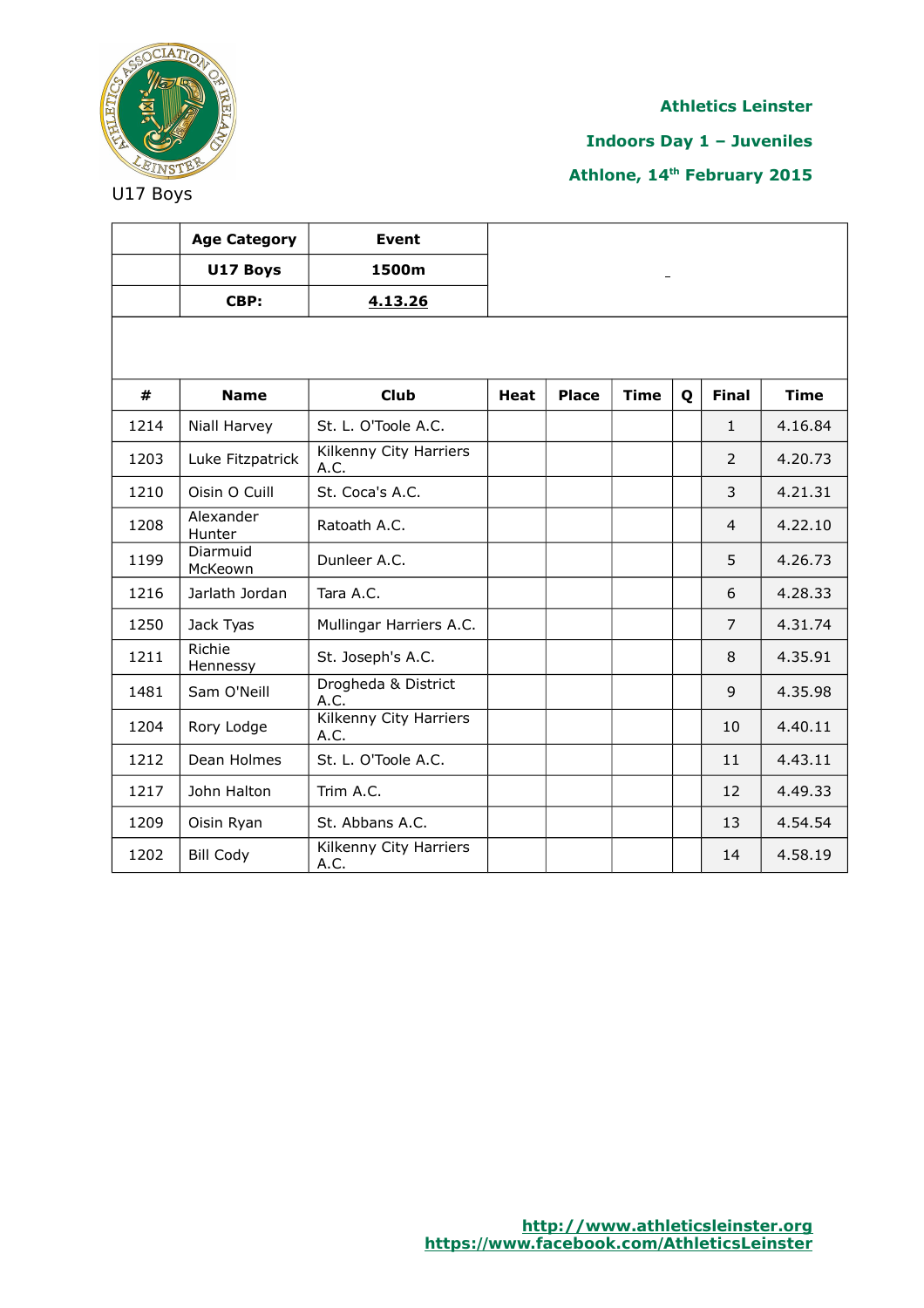

# **Indoors Day 1 – Juveniles**

|      | <b>Age Category</b> | Event          |             |              |             |   |              |             |
|------|---------------------|----------------|-------------|--------------|-------------|---|--------------|-------------|
|      | U17 Boys            | 1.5Km Walk     |             |              | -           |   |              |             |
|      | CBP:                | 7.17.41        |             |              |             |   |              |             |
|      |                     |                |             |              |             |   |              |             |
|      |                     |                |             |              |             |   |              |             |
| #    | <b>Name</b>         | <b>Club</b>    | <b>Heat</b> | <b>Place</b> | <b>Time</b> | Q | <b>Final</b> | <b>Time</b> |
| 1196 | Andrew Carroll      | Celbridge A.C. |             |              |             |   | $\mathbf{1}$ | 7.47.66     |
| 1215 | Adam<br>McInerney   | Suncroft A.C.  |             |              |             |   | 2            | 8.05.69     |

|      | <b>Age Category</b><br>U17 Boys<br>CBP: | Event<br><b>Pole Vault</b><br>2.4 <sub>m</sub> |                     |                 |
|------|-----------------------------------------|------------------------------------------------|---------------------|-----------------|
| #    | <b>Name</b>                             |                                                | <b>Club</b>         | <b>Distance</b> |
| 1198 | Jamie Kennedy                           |                                                | Celtic A.C.         | 2.70            |
| 1365 | Donal English Hayden                    |                                                | Ballon Rathoe A.C.  | 2.70            |
| 1213 | Luke Lawlor                             |                                                | St. L. O'Toole A.C. | 2.30            |

|      | <b>Age Category</b>   | Event              |                         |                 |
|------|-----------------------|--------------------|-------------------------|-----------------|
|      | U17 Boys              | <b>Triple Jump</b> |                         |                 |
|      | CBP:                  | <u>#N/A</u>        |                         |                 |
|      |                       |                    |                         |                 |
| #    | <b>Name</b>           |                    | Club                    | <b>Distance</b> |
| 1194 | Ryan Carthy Walshe    |                    | Adamstown A.C.          | 11.82           |
| 1207 | Tampu Edward          |                    | Naas A.C.               | 11.25           |
| 1206 | Patrick Leydon        |                    | Mullingar Harriers A.C. | 11.12           |
| 1196 | <b>Andrew Carroll</b> |                    | Celbridge A.C.          | 10.86           |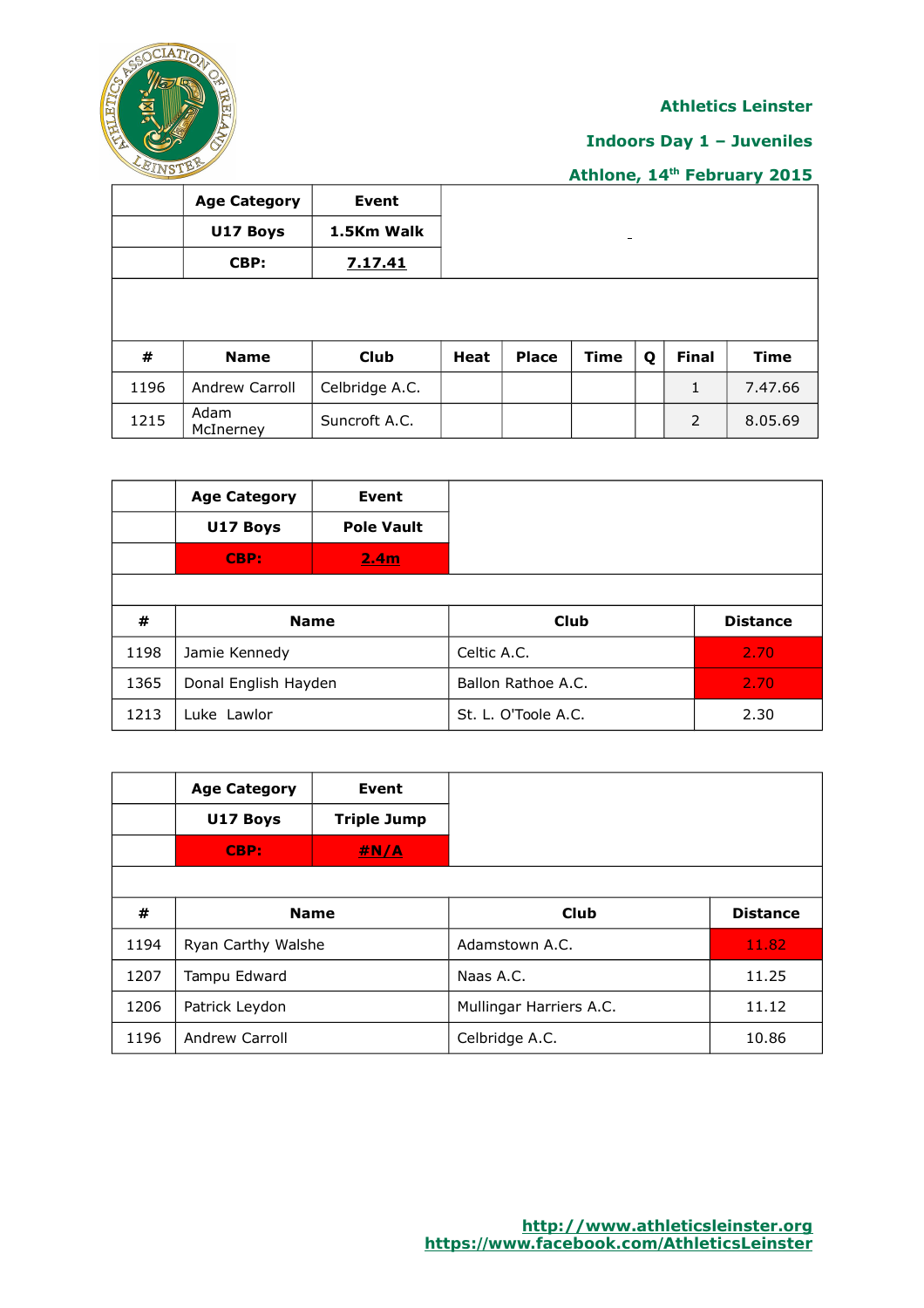

**Indoors Day 1 – Juveniles**

|      | <b>Age Category</b>      | Event                         |             |              |             |   |                |             |
|------|--------------------------|-------------------------------|-------------|--------------|-------------|---|----------------|-------------|
|      | U17 Girls                | 1500m                         |             |              |             |   |                |             |
|      | CBP:                     | 4.46.60                       |             |              |             |   |                |             |
|      |                          |                               |             |              |             |   |                |             |
|      |                          |                               |             |              |             |   |                |             |
| #    | <b>Name</b>              | <b>Club</b>                   | <b>Heat</b> | <b>Place</b> | <b>Time</b> | Q | <b>Final</b>   | <b>Time</b> |
| 1236 | Laura Ward               | St. L. O'Toole A.C.           |             |              |             |   | $\mathbf{1}$   | 4.53.30     |
| 1228 | Alanna Bate              | Mullingar Harriers A.C.       |             |              |             |   | 2              | 4.55.49     |
| 1366 | Richael<br><b>Browne</b> | Greystones & District<br>A.C. |             |              |             |   | 3              | 5.00.81     |
| 1221 | Ailbhe Flynn             | Inbhear Dee A.C.              |             |              |             |   | $\overline{4}$ | 5.03.61     |
| 1218 | Annalise Crean           | Adamstown A.C.                |             |              |             |   | 5              | 5.18.84     |
| 1220 | Sarah Hayes              | Celbridge A.C.                |             |              |             |   | 6              | 5.30.43     |
| 1231 | Laura Clarke             | Parnell A.C.                  |             |              |             |   | $\overline{7}$ | 5.41.76     |
| 1239 | Elaina Browne            | United Striders A.C.          |             |              |             |   | 8              | 5.42.09     |

|      | <b>Age Category</b> | Event                         |             |              |                          |   |              |             |
|------|---------------------|-------------------------------|-------------|--------------|--------------------------|---|--------------|-------------|
|      | U17 Girls           | 1.5Km Walk                    |             |              | $\overline{\phantom{a}}$ |   |              |             |
|      | CBP:                | 7.05.43                       |             |              |                          |   |              |             |
|      |                     |                               |             |              |                          |   |              |             |
|      |                     |                               |             |              |                          |   |              |             |
| #    | <b>Name</b>         | <b>Club</b>                   | <b>Heat</b> | <b>Place</b> | <b>Time</b>              | Q | <b>Final</b> | <b>Time</b> |
| 1237 | Isabel Morgan       | St. Senans (Kilkenny)<br>A.C. |             |              |                          |   | 1            | 8.12.89     |
| 1234 | Lauren McWey        | St. Coca's A.C.               |             |              |                          |   | 2            | 9.15.33     |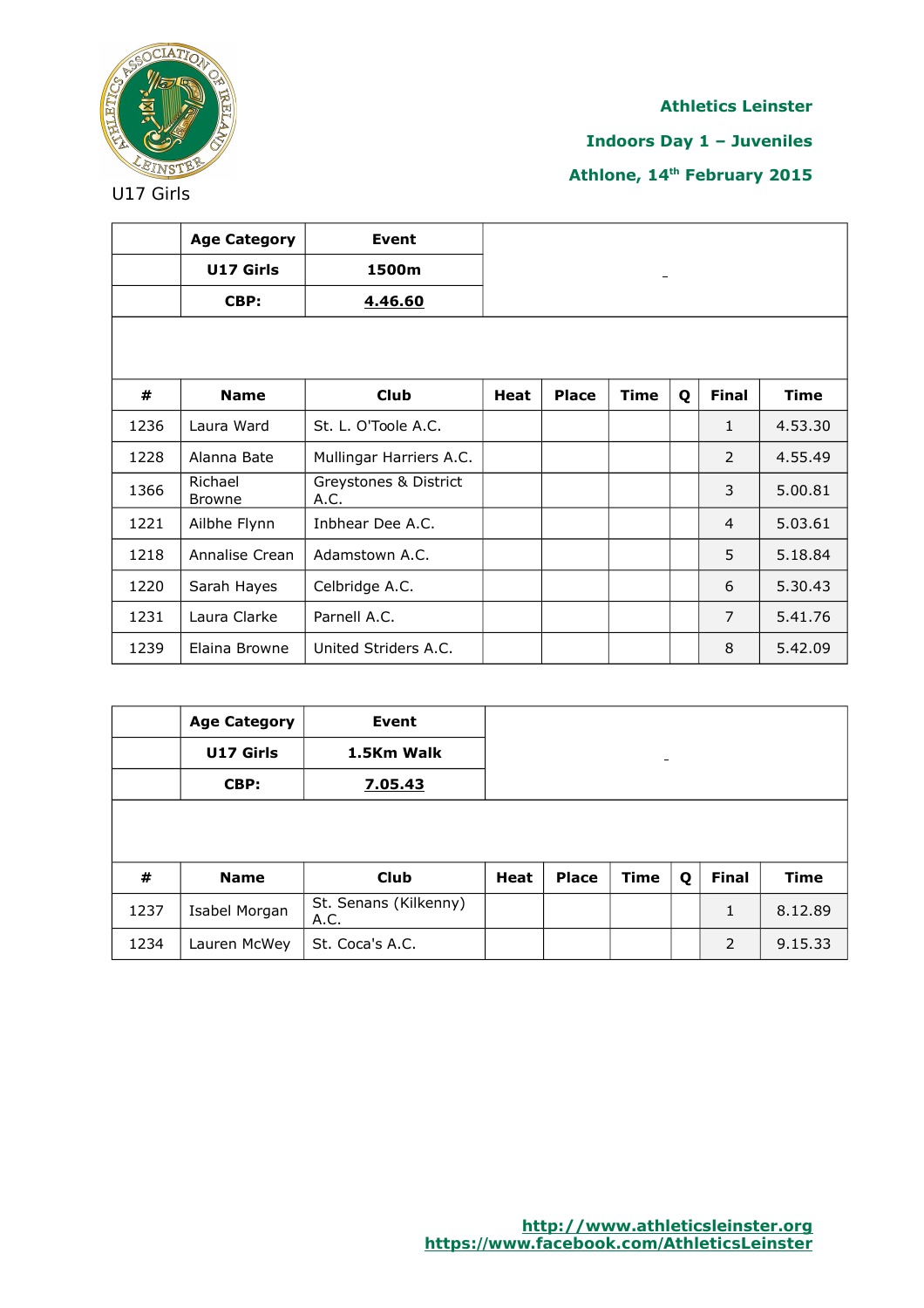

## **Indoors Day 1 – Juveniles**

|      | <b>Age Category</b> | Event             |           |                   |  |  |  |  |
|------|---------------------|-------------------|-----------|-------------------|--|--|--|--|
|      | U17 Girls           | <b>Pole Vault</b> |           |                   |  |  |  |  |
|      | CBP:                | H N/A             |           |                   |  |  |  |  |
|      |                     |                   |           |                   |  |  |  |  |
| #    | <b>Name</b>         |                   | Club      | <b>Distance</b>   |  |  |  |  |
| 1227 | Maeve Flynn         |                   | Lusk A.C. | 2.30 <sub>l</sub> |  |  |  |  |

|      | <b>Age Category</b> | Event              |                 |                 |
|------|---------------------|--------------------|-----------------|-----------------|
|      | U17 Girls           | <b>Triple Jump</b> |                 |                 |
|      | CBP:                | #N/A               |                 |                 |
|      |                     |                    |                 |                 |
| #    | <b>Name</b>         |                    | <b>Club</b>     | <b>Distance</b> |
| 1233 | Maeve Maher         |                    | St. Abbans A.C. | 9.29            |
| 1219 | Shannon Wall        |                    | Adamstown A.C.  | 8.55            |
| 1229 | Dunne Nicole        |                    | Naas A.C.       | 8.30            |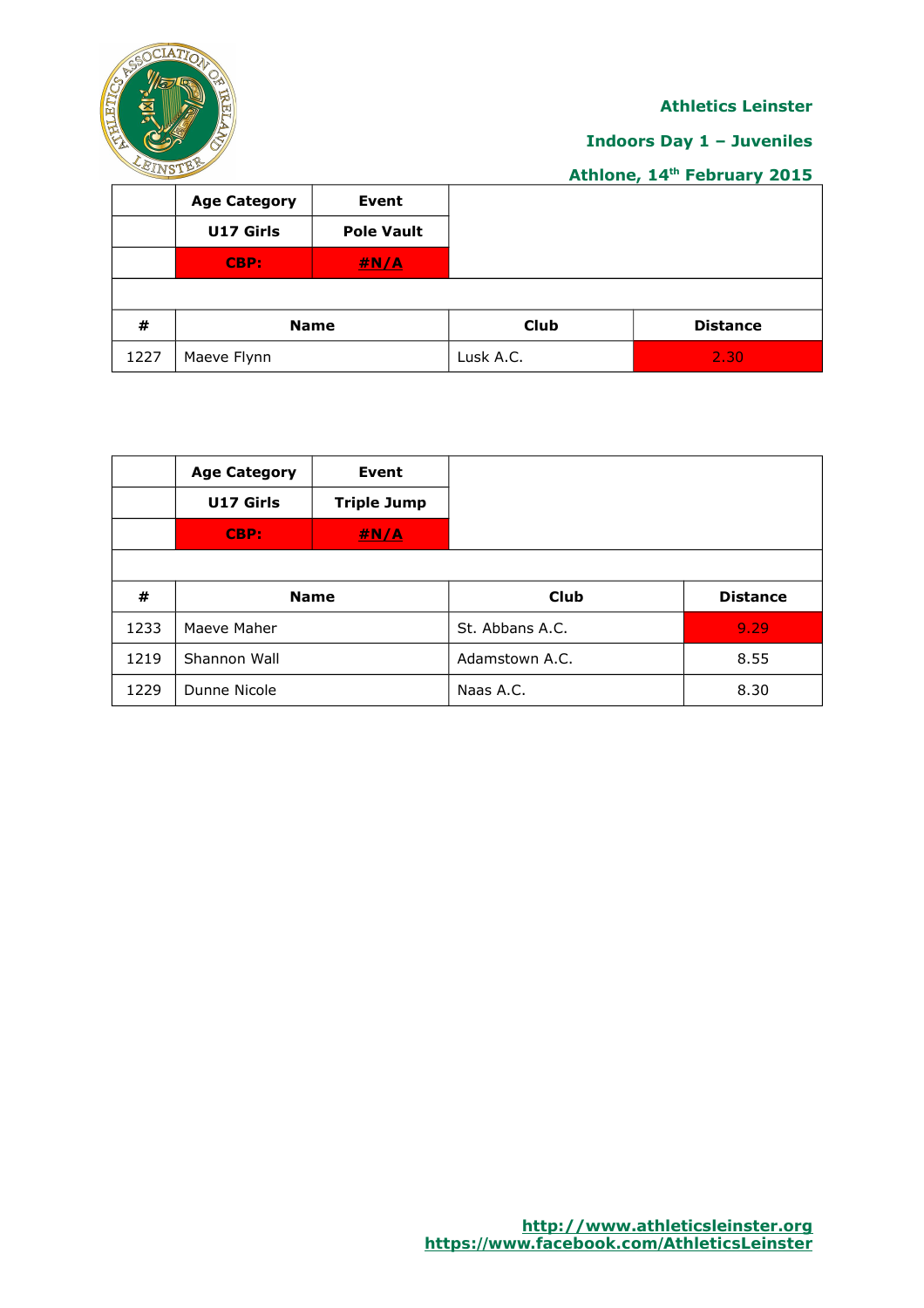

**Indoors Day 1 – Juveniles**

**Athlone, 14th February 2015**

**Age Category Event U18 Boys 1500m CBP: 4.06.30 # Name Club Heat Place Time Q Final Time** 1242 Oisin O'Gibne Boyne A.C. 1 1 4.11.66 1258 Eoin Reidy St. Coca's A.C. 2 4.13.16 1257 Philip Marron Ratoath A.C. | | | | | | | | | | 4.15.36 1261 Jamie Wall St. L. O'Toole A.C. | | | | 4 4.24.76 1265 | Mathew Molloy | Tullamore Harriers A.C.  $\begin{vmatrix} 1 & 1 & 1 \\ 1 & 1 & 1 \\ 1 & 1 & 1 \end{vmatrix}$  =  $\begin{vmatrix} 1 & 1 & 1 \\ 1 & 1 & 1 \\ 1 & 1 & 1 \end{vmatrix}$  =  $\begin{vmatrix} 5 & 4.27.91 \\ 1 & 1 & 1 \end{vmatrix}$ 1369 | Declan Brady | Mullingar Harriers A.C.  $\begin{vmatrix} 1 & 0 & 0 \\ 0 & 1 & 0 \\ 0 & 0 & 0 \end{vmatrix}$  (and 4.28.31  $1254$  Domhnell<br>O'Farrell O'Farrell Portlaoise AC <sup>7</sup> 4.31.22 1263 Connor Butler  $\begin{array}{|c|c|c|}\n\hline\n\text{Tullamore Harris} \text{$ A.C.  $\begin{vmatrix} 1 & 0 & 0 \\ 0 & 0 & 0 \\ 0 & 0 & 0 \end{vmatrix}$  and  $\begin{vmatrix} 8 & 4.42.46 \\ 0 & 0 & 0 \\ 0 & 0 & 0 \end{vmatrix}$ 1266  $\Big|$  Eathan<br>Anderson United Striders A.C.  $\begin{vmatrix} 1 & 1 & 1 \\ 1 & 1 & 1 \end{vmatrix}$  9 4.53.60 1253 Cormac O'Brien Parnell A.C. 10 | 10 4.54.51 1262 Aaron McDonnell Tullamore Harriers A.C.  $\left| \begin{array}{ccc} 11 & 5.21.07 \\ 1 \end{array} \right|$ 

|      | <b>Age Category</b> | Event             |             |              |                          |   |              |             |
|------|---------------------|-------------------|-------------|--------------|--------------------------|---|--------------|-------------|
|      | U18 Boys            | 1.5Km Walk        |             |              | $\overline{\phantom{a}}$ |   |              |             |
|      | CBP:                | 6.35.88           |             |              |                          |   |              |             |
|      |                     |                   |             |              |                          |   |              |             |
|      |                     |                   |             |              |                          |   |              |             |
| #    | <b>Name</b>         | Club              | <b>Heat</b> | <b>Place</b> | Time                     | Q | <b>Final</b> | <b>Time</b> |
| 1240 | Joseph Mooney       | Adamstown<br>A.C. |             |              |                          |   | 1            | 6.42.08     |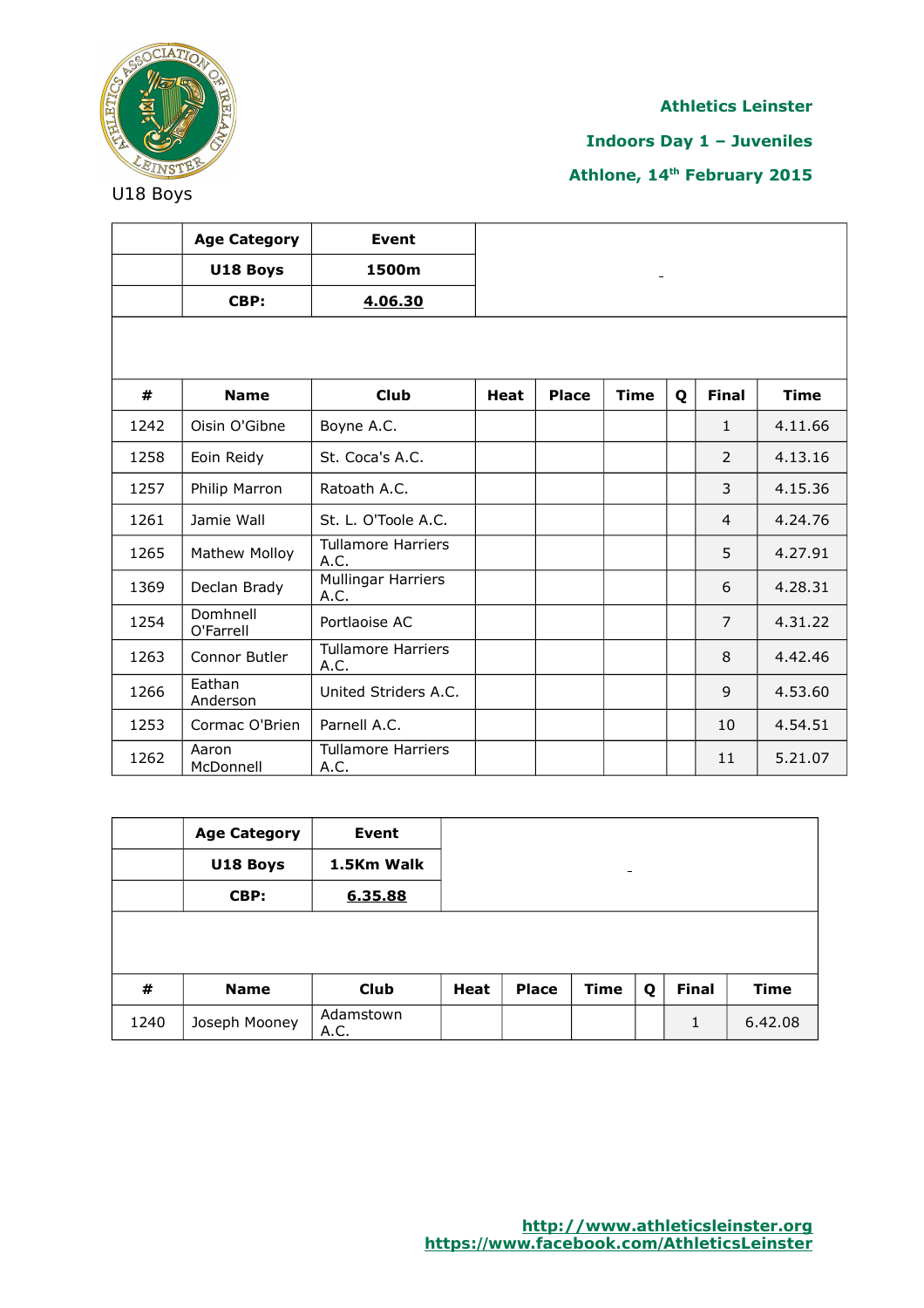

## **Indoors Day 1 – Juveniles**

|      | <b>Age Category</b>     | Event             |                      |                 |
|------|-------------------------|-------------------|----------------------|-----------------|
|      | U18 Boys                | <b>Pole Vault</b> |                      |                 |
|      | CBP:                    | <u>#N/A</u>       |                      |                 |
|      |                         |                   |                      |                 |
| #    | <b>Name</b>             |                   | Club                 | <b>Distance</b> |
| 1255 | Robert Ivers            |                   | Raheny Shamrock A.C. | 3.70            |
| 1248 | <b>Bernard Hollands</b> |                   | Lusk A.C.            | 2.90            |
| 1259 | Shane Power             |                   | St. Joseph's A.C.    | 2.90            |
| 1476 | Barry Heneghan          |                   | Raheny Shamrock A.C. | 2.90            |

|      | <b>Age Category</b> | Event              |                         |                 |
|------|---------------------|--------------------|-------------------------|-----------------|
|      | U18 Boys            | <b>Triple Jump</b> |                         |                 |
|      | CBP:                | 13.22m             |                         |                 |
|      |                     |                    |                         |                 |
| #    |                     | <b>Name</b>        | <b>Club</b>             | <b>Distance</b> |
| 1264 | Jordan Hoang        |                    | Tullamore Harriers A.C. | 13.63           |
| 1244 | Peter O'Connor      |                    | Enniscorthy A.C.        | 11.52           |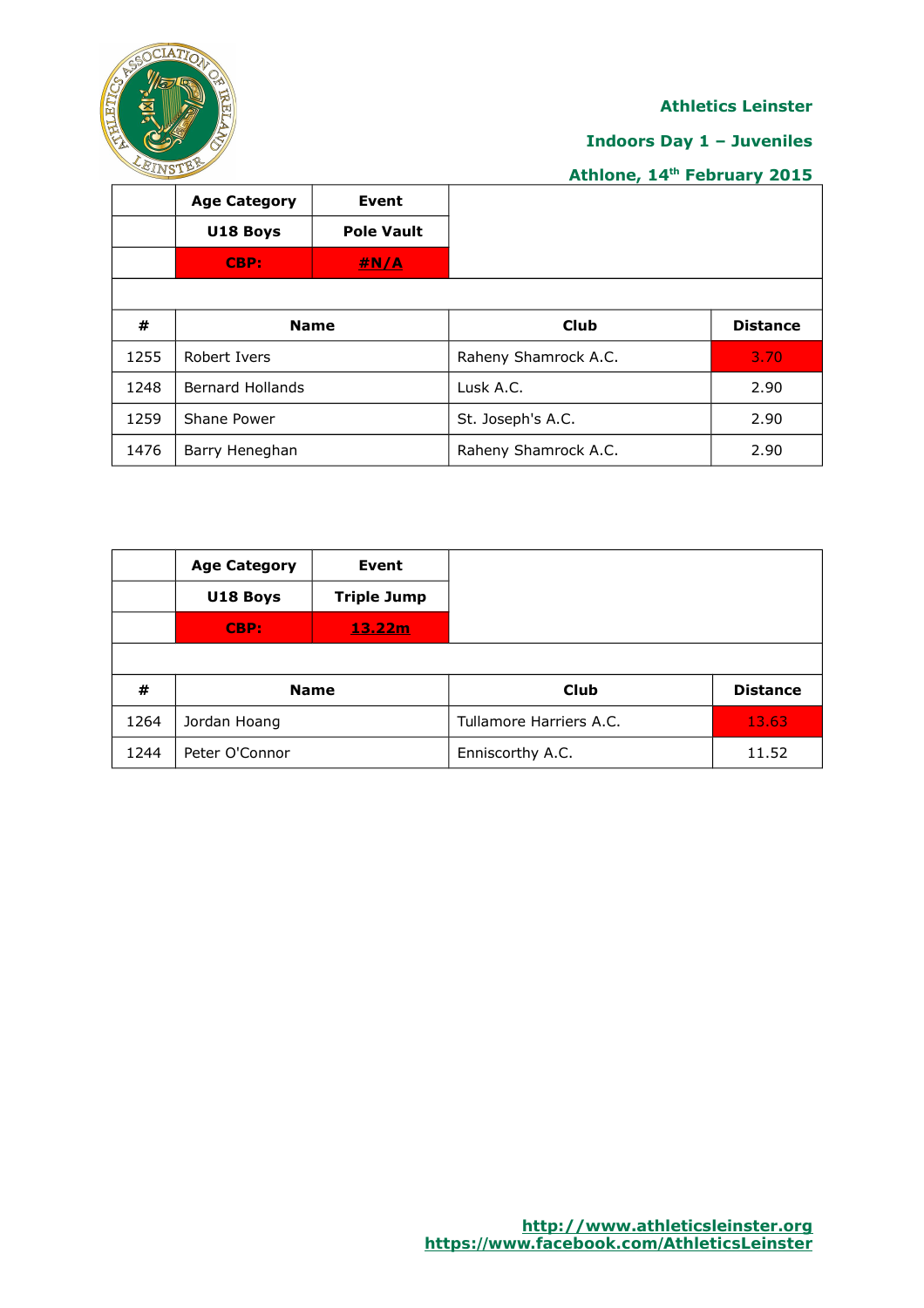

# **Indoors Day 1 – Juveniles**

# **Athlone, 14th February 2015**

U18 Girls

|      | Age<br>Category | Event                                |             |              |             |   |              |             |
|------|-----------------|--------------------------------------|-------------|--------------|-------------|---|--------------|-------------|
|      | U18 Girls       | 1500m                                |             |              | -           |   |              |             |
|      | CBP:            | 4.46.60                              |             |              |             |   |              |             |
|      |                 |                                      |             |              |             |   |              |             |
| #    | <b>Name</b>     | <b>Club</b>                          | <b>Heat</b> | <b>Place</b> | <b>Time</b> | Q | <b>Final</b> | <b>Time</b> |
| 1267 | Avril Deegan    | Ballyroan, Abbeyleix &<br>Dist. A.C. |             |              |             |   | $\mathbf{1}$ | 4.48.65     |
| 1278 | Cara Todd       | Tullamore Harriers A.C.              |             |              |             |   | 2            | 5.31.06     |

|      | <b>Age Category</b> | Event                             |             |              |                          |   |              |             |
|------|---------------------|-----------------------------------|-------------|--------------|--------------------------|---|--------------|-------------|
|      | U18 Girls           | 1.5Km Walk                        |             |              | $\overline{\phantom{0}}$ |   |              |             |
|      | CBP:                | 7.15.27                           |             |              |                          |   |              |             |
|      |                     |                                   |             |              |                          |   |              |             |
| #    | <b>Name</b>         | <b>Club</b>                       | <b>Heat</b> | <b>Place</b> | <b>Time</b>              | Q | <b>Final</b> | <b>Time</b> |
| 1274 | Rachel Glennon      | <b>Mullingar Harriers</b><br>A.C. |             |              |                          |   |              | 7.32.45     |

|      | <b>Age Category</b> | <b>Event</b>      |             |                 |
|------|---------------------|-------------------|-------------|-----------------|
|      | U18 Girls           | <b>Pole Vault</b> |             |                 |
|      | CBP:                | #N/A              |             |                 |
|      |                     |                   |             |                 |
| #    | <b>Name</b>         |                   | <b>Club</b> | <b>Distance</b> |
| 1271 | Ailbhe Healy        |                   | Lusk A.C.   | 2.10            |

|      | <b>Age Category</b><br>U18 Girls<br>CBP: | Event<br><b>Triple Jump</b><br>11.19m |                  |                 |
|------|------------------------------------------|---------------------------------------|------------------|-----------------|
| #    | <b>Name</b>                              |                                       | <b>Club</b>      | <b>Distance</b> |
| 1269 | Sophie McCabe                            |                                       | Bree A.C.        | 10.23           |
| 1479 | Chloe Finley                             |                                       | St. Peter's A.C. | 10.19           |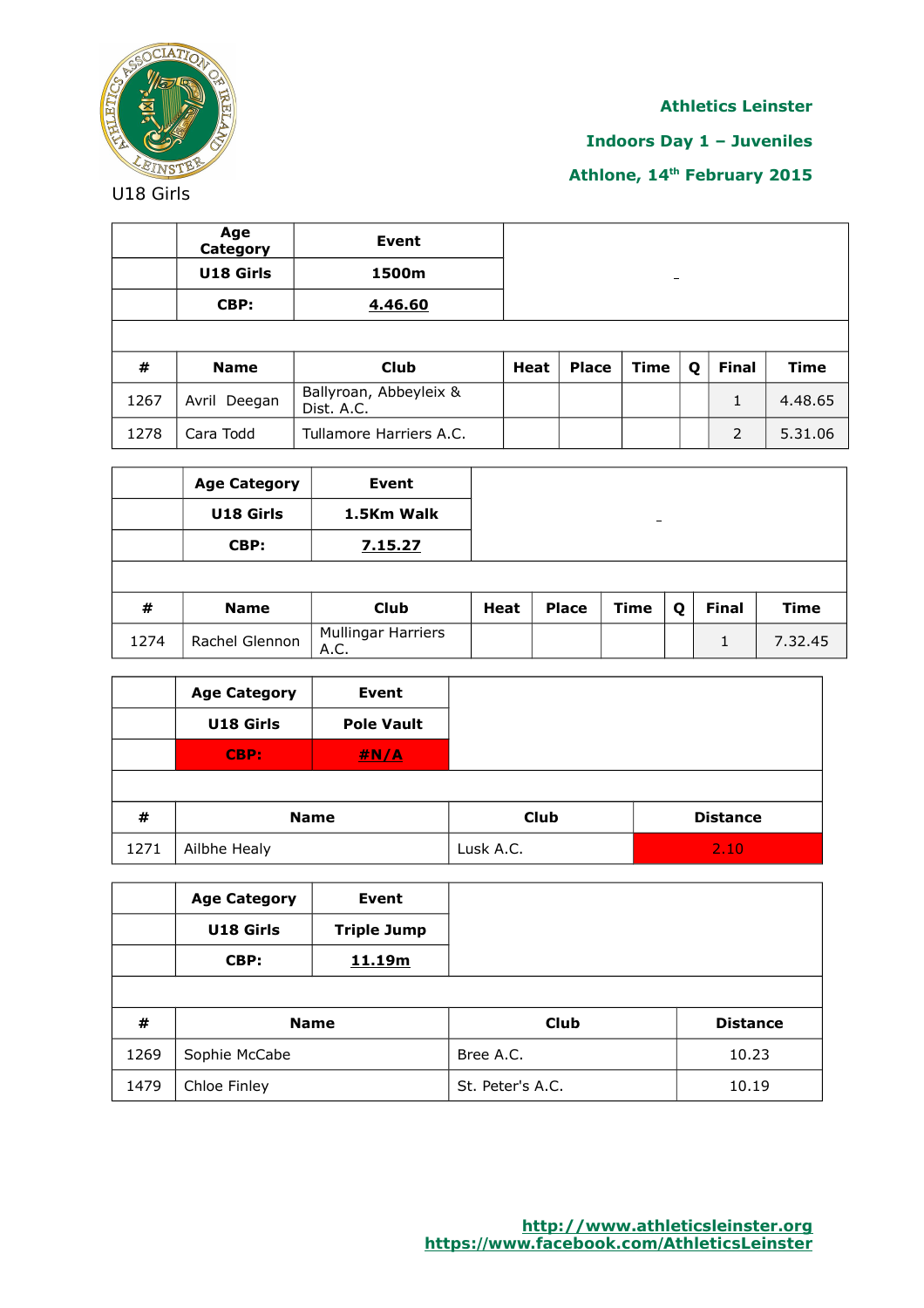

**Indoors Day 1 – Juveniles**

|      | <b>Age Category</b> | Event                             |             |              |             |   |                          |             |
|------|---------------------|-----------------------------------|-------------|--------------|-------------|---|--------------------------|-------------|
|      | U19 Boys            | 1500m                             |             |              |             |   |                          |             |
|      | CBP:                | 4.04.30                           |             |              |             |   |                          |             |
|      |                     |                                   |             |              |             |   |                          |             |
|      |                     |                                   |             |              |             |   |                          |             |
| #    | <b>Name</b>         | <b>Club</b>                       | <b>Heat</b> | <b>Place</b> | <b>Time</b> | Q | <b>Final</b>             | <b>Time</b> |
| 1298 | Chinie<br>Izuchukwu | <b>Tullamore Harriers</b><br>A.C. |             |              |             |   | $\mathbf{1}$             | 4.09.86     |
| 1287 | Peter Lynch         | Kilkenny City Harriers<br>A.C.    |             |              |             |   | $\overline{\phantom{a}}$ | 4.10.53     |
| 1286 | Cillian Browne      | Greystones & District<br>A.C.     |             |              |             |   | 3                        | 4.13.41     |
| 1293 | Ciaran<br>McCarthy  | Ratoath A.C.                      |             |              |             |   | 4                        | 4.30.42     |
| 1294 | Michael Malone      | St. Coca's A.C.                   |             |              |             |   | 5                        | 4.47.11     |
| 1280 | Cormac<br>O'Gibne   | Boyne A.C.                        |             |              |             |   | 6                        | 5.37.06     |

|      | <b>Age Category</b> | Event           |      |              |                          |   |              |             |
|------|---------------------|-----------------|------|--------------|--------------------------|---|--------------|-------------|
|      | U19 Boys            | 1.5Km Walk      |      |              | $\overline{\phantom{0}}$ |   |              |             |
|      | CBP:                | 6.07.00         |      |              |                          |   |              |             |
|      |                     |                 |      |              |                          |   |              |             |
|      |                     |                 |      |              |                          |   |              |             |
| #    | <b>Name</b>         | <b>Club</b>     | Heat | <b>Place</b> | <b>Time</b>              | Q | <b>Final</b> | <b>Time</b> |
| 1295 | Nathan Murphy       | St. Coca's A.C. |      |              |                          |   | 1            | 6.42.45     |

|      | <b>Age Category</b> | <b>Event</b>      |             |                 |
|------|---------------------|-------------------|-------------|-----------------|
|      | U19 Boys            | <b>Pole Vault</b> |             |                 |
|      | CBP:                | #N/A              |             |                 |
|      |                     |                   |             |                 |
| #    | <b>Name</b>         |                   | <b>Club</b> | <b>Distance</b> |
| 1288 | Brian Flynn         |                   | Lusk A.C.   | 4.10            |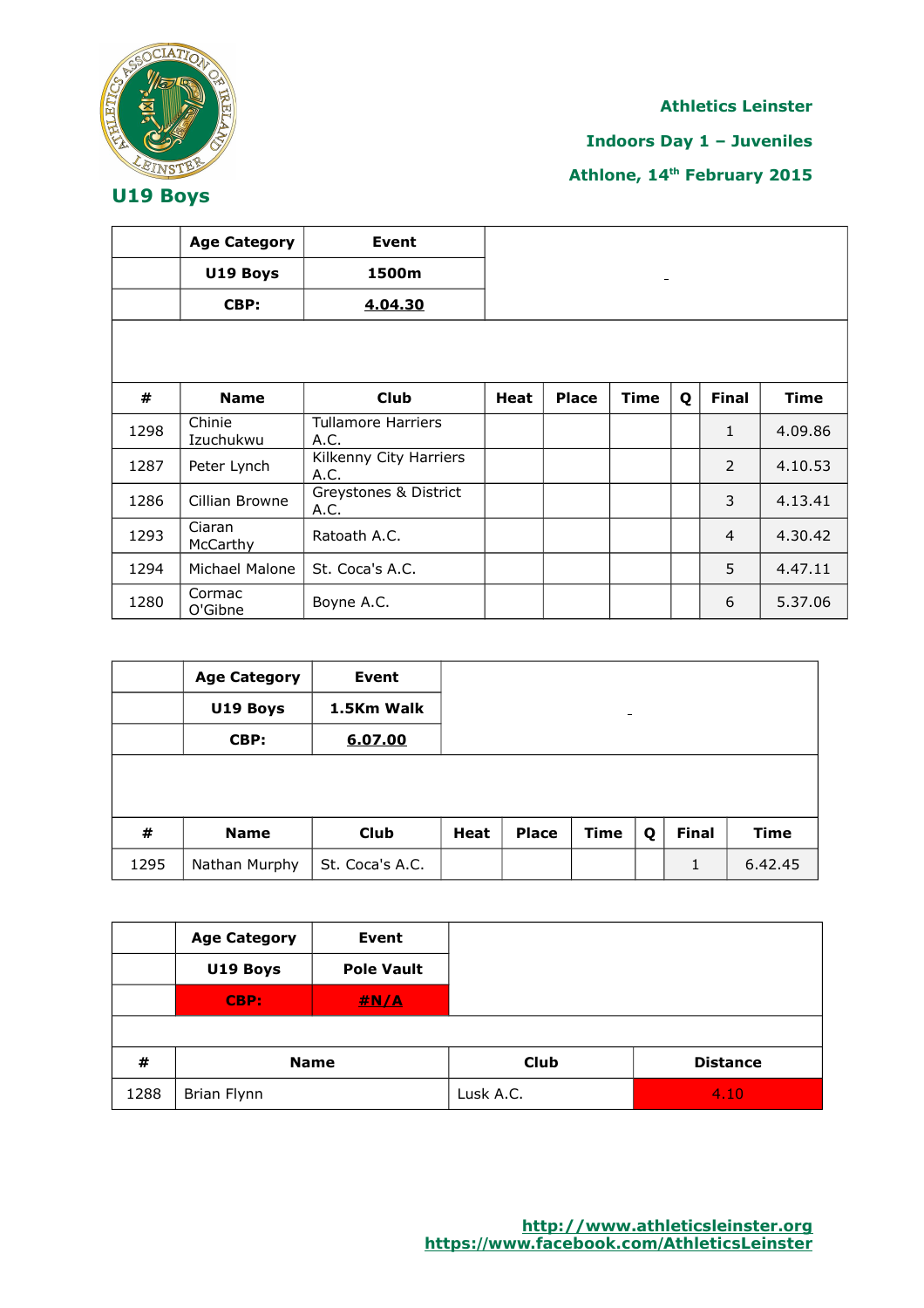

# **Indoors Day 1 – Juveniles**

|      | <b>Age Category</b> | Event              |                     |                 |
|------|---------------------|--------------------|---------------------|-----------------|
|      | U19 Boys            | <b>Triple Jump</b> |                     |                 |
|      | CBP:                | 13.55m             |                     |                 |
|      |                     |                    |                     |                 |
| #    | <b>Name</b>         |                    | <b>Club</b>         | <b>Distance</b> |
| 1284 | Shane Joyce         |                    | Cushinstown A.C.    | 13.72           |
| 1296 | Jason Kelly         |                    | St. L. O'Toole A.C. | 10.92           |